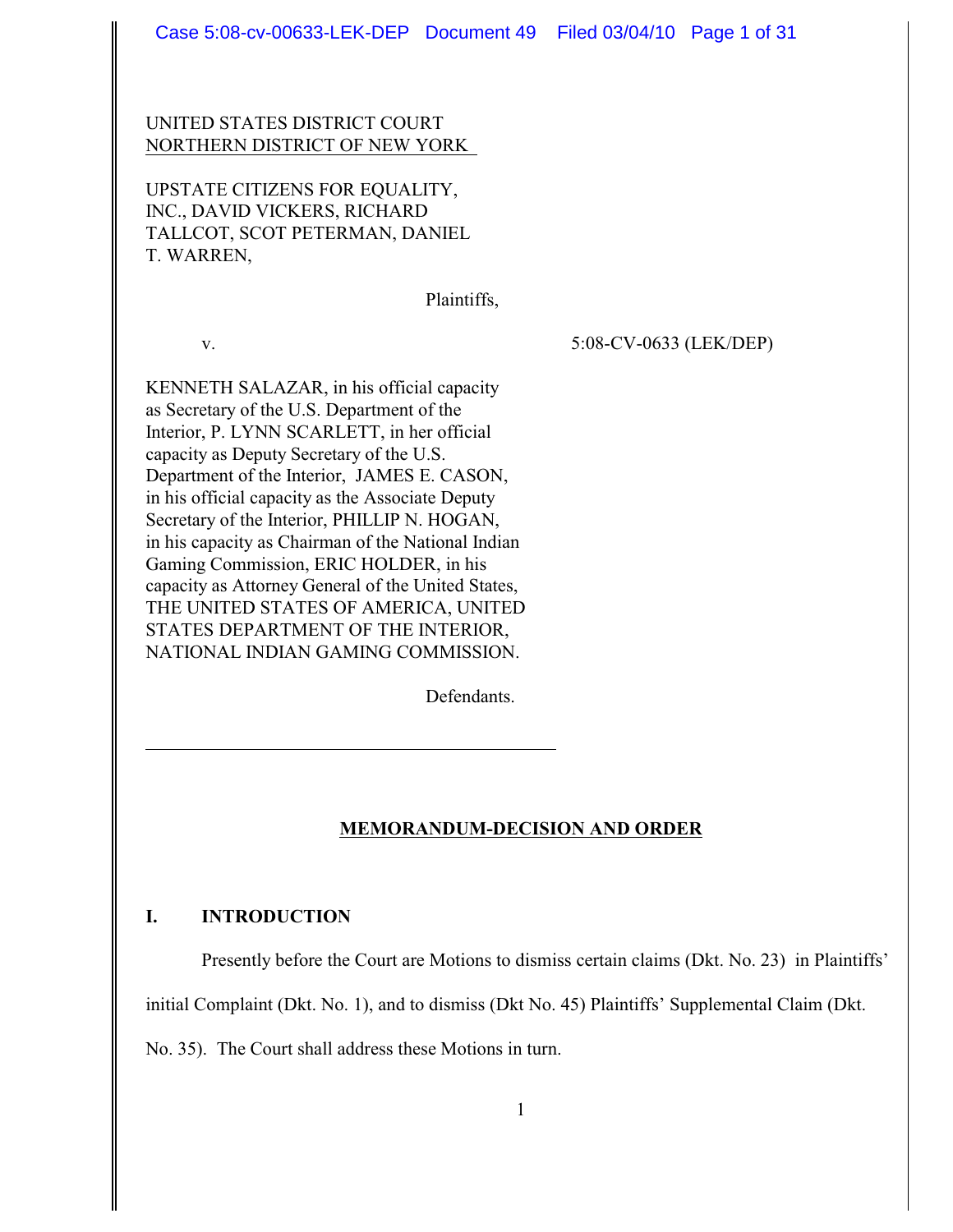# **II. BACKGROUND<sup>1</sup>**

The instant action, composed of a variety of challenges to government conduct as well as the operation of gambling facilities in Verona, New York, arises primarily from a May 20, 2008 decision by the Department of Interior ("DOI") to accept into trust approximately 13,000 acres of land for the Oneida Indian Nation of New York ("OIN"). Following that final decision, Plaintiffs brought a number of legal challenges on June 16, 2008. Defendants moved for partial dismissal on October 24, 2008. Subsequently, on January 29, 2009, Plaintiffs filed a Supplemental Claim raising a separate challenge to the DOI's acceptance of custody of 18 acres of excess federal land in trust for the OIN pursuant to a mandatory transfer from the General Services Administration ("GSA"). Defendants moved to dismiss this claim on April 13, 2009.

The Plaintiff group is comprised of: Upstate Citizens for Equality, Inc. ("UCE"), a citizens group, David Vickers, Richard Tallcot, Scott Peterman, and Daniel T. Warren. The named Defendants are: Kenneth Salazar, Secretary of the Department of Interior;<sup>2</sup> P. Lynn Scarlett, Deputy

 $2$ On January 20, 2009, Kenneth Salazar was confirmed as the Secretary of the United States Department of the Interior and, therefore, replaces Dirk Kempthorne as a Defendant in this action pursuant to Federal Rule of Civil Procedure 25(d). See FED. R. CIV. P. 25(d).

<sup>&</sup>lt;sup>1</sup>The above-captioned case is one of several filed in this Court by different plaintiffs raising challenges to various aspects of the DOI's May 20, 2008 Record of Decision. See 5:08-CV-633; 6:08-CV-644; 5:08-CV-648; 5:08-CV-649; 6:08-CV-647. These cases represent only the latest chapter in a long saga of litigation involving the Oneida Indian Nation of New York's ("OIN") land claims in New York. For a more detailed historical background of the OIN and this litigation, see, e.g., the Supreme Court's opinion in City of Sherrill, New York v. Oneida Indian Nation of New York, 544 U.S. 197 (2005); the Second Circuit's opinion in Oneida Indian Nation of New York v. City of Sherrill, New York, 337 F.3d 139 (2d Cir. 2003) (reversed by the Supreme Court in Sherrill); or this Court's opinions in New York v. Salazar, No. 6:08-CV-644, 2009 U.S. Dist. LEXIS 90071 (N.Y.N.D. Sept. 29, 2009), Oneida Indian Nation of New York v. New York, 500 F. Supp. 2d 128 (N.D.N.Y. 2007), and Oneida Indian Nation of New York v. New York, 194 F. Supp. 2d 104 (N.D.N.Y. 2002).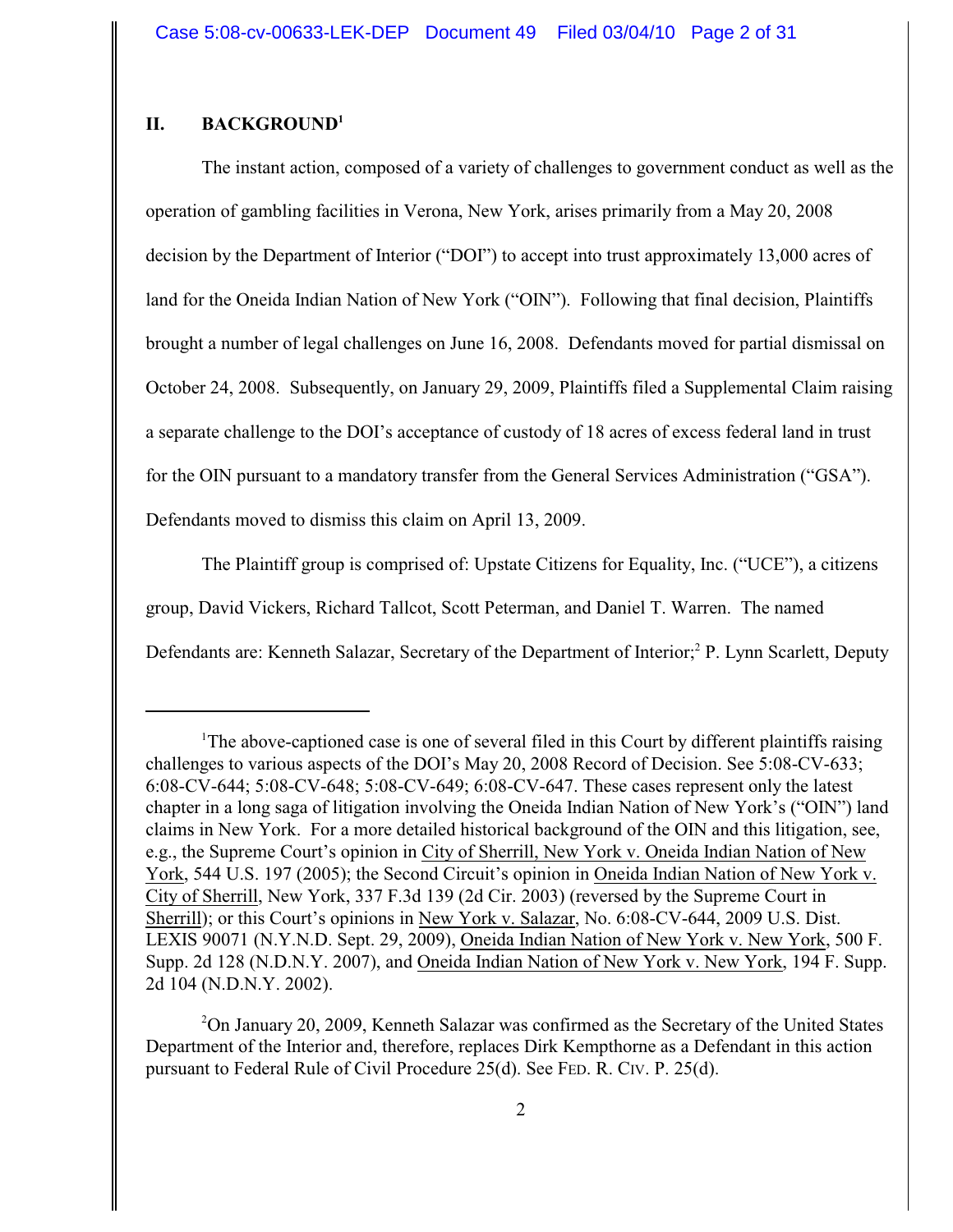## Case 5:08-cv-00633-LEK-DEP Document 49 Filed 03/04/10 Page 3 of 31

Secretary of the Department of Interior; James Cason, Deputy Secretary of the Interior; Philip N. Hogen, Chairman of the National Indian Gaming Commission; Eric H. Holder, Attorney General of the United States;<sup>3</sup> the National Indian Gaming Commission, the United States Department of the Interior; and the United States of America.

A vast and complicated historical record informs the factual background of the instant action. As the Supreme Court stated, the "OIN is a federally recognized Indian Tribe and a direct descendant of the Oneida Indian Nation (Oneida Nation), 'one of the six nations of the Iroquois, the most powerful Indian Tribe in the Northeast at the time of the American Revolution'" City of Sherrill v. Oneida Indian Nation of New York, 544 U.S. 197, 203 (2005), though its population, land holdings and status have fluctuated significantly since that time. See id. at 203-210 (discussing the series of treaties and relations between Oneida Indians and federal and state governments from the Colonial Era until the present, including related litigation efforts).

In the context of Plaintiffs' action, it is unnecessary for this Court to broadly recount developments in federal policy towards the land and status of the Oneidas of New York, other than to note that Congress eventually, through enactment of the Indian Reorganization Act ("IRA") in 1934, "provided a mechanism for the acquisition of lands for tribal communities that takes account of the interests of others with stakes in the area's governance and well-being." Id. at 220; 25 U.S.C. § 465. With the objective of increasing the self-government of Indian tribes, both in political and economic affairs, the IRA authorized the Secretary of the Interior ("the Secretary"), following consideration of relevant interests, to take land into trust for Indian tribes, such that the land would

<sup>&</sup>lt;sup>3</sup>On February 2, 2009, Eric H. Holder was confirmed as the Attorney General of the United States and, therefore, replaces Michael Mukasey as a Defendant in this action pursuant to Federal Rule of Civil Procedure 25(d). See FED. R. CIV. P. 25(d).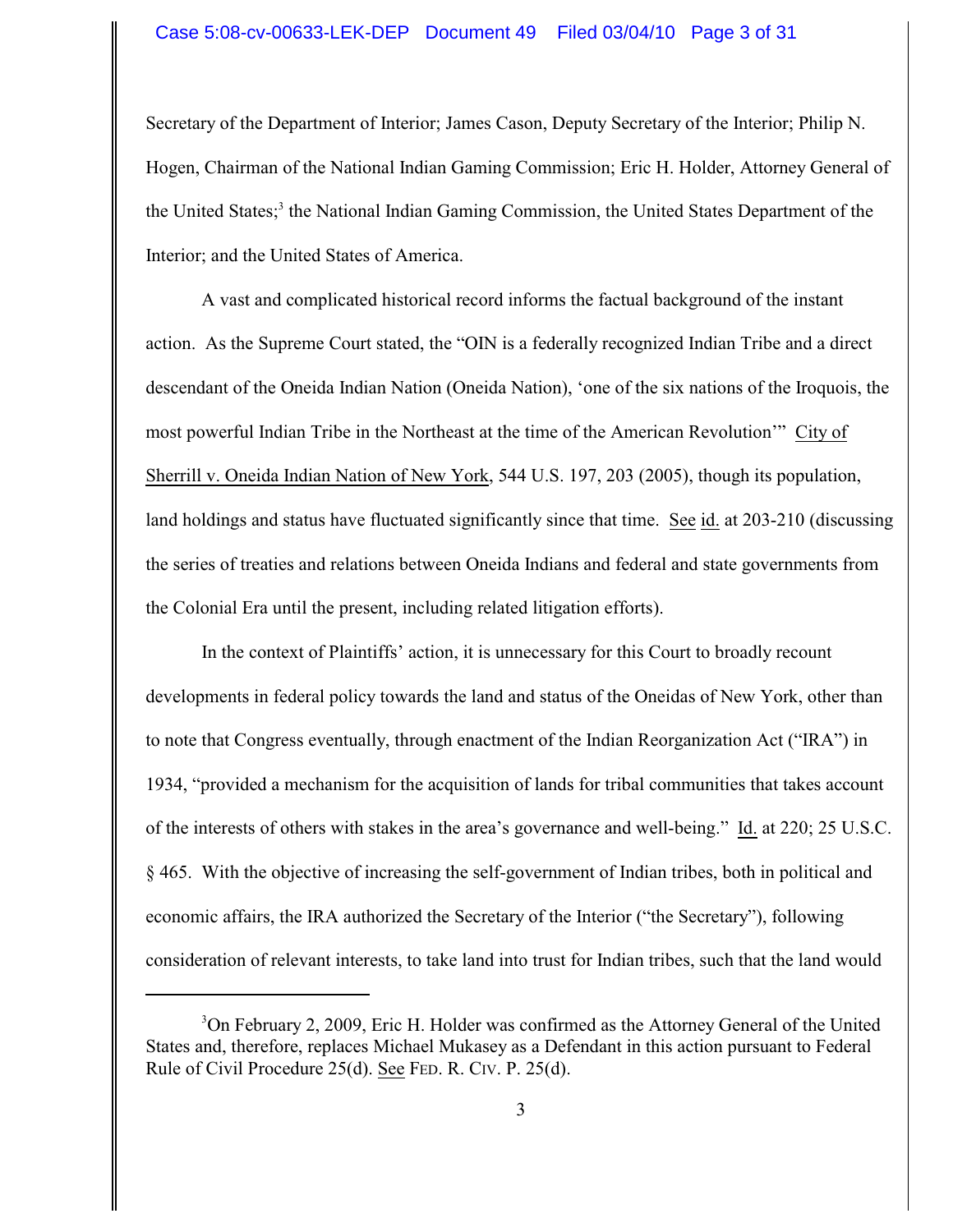become exempt from local and state taxation. See Morton v. Mancari, 417 U.S. 535, 542 (1942); Sherrill, 544 U.S. at 220-221. The land-into-trust action challenged by Plaintiffs' initial Complaint was undertaken on this basis, pursuant to  $\S$  465 of the IRA. After Sherrill, in which the Court held that § 465 "provides the proper avenue for OIN to reestablish sovereign authority over territory last held by the Oneidas 200 years ago," the OIN sought to have the Secretary of the Interior take approximately 17,300 acres of land in New York State into trust under that section. Sherrill, 544 U.S. at 221. On May 20, 2008, after the necessary procedural steps and consideration of alternatives, the DOI accepted approximately 13,000 acres into trust for the OIN. Plaintiffs' suit followed.

In a separate action, and under a separate provision of the United States Code, 40 U.S.C. § 523(b)(1), the DOI acknowledged custody of an approximately 18 acre parcel of land in trust for the use and benefit of the OIN, which was transferred by the General Services Administration in a May 28, 2002 letter after having been classified as excess federal land within the boundaries of an Indian reservation. By § 523, Congress directed that "[t]he Administrator of General Services shall prescribe procedures necessary to transfer to the Secretary of the Interior, without compensation, excess real property located within the reservation of any group, band, or tribe of Indians that is recognized as eligible for services by the Bureau of Indian Affairs" and that "the Secretary shall hold excess real property transferred under this section in trust for the benefit and use of the group, band, or tribe of Indians, within whose reservation the excess real property is located." 40 U.S.C. § 523(a), (b). The 18 acre parcel was used by the United States as part of the Verona Test Site, an annex to the Griffiss Air Force Base. The Air Force vacated the Verona Test Site in 1996 and, on January 23, 2001, issued a Report of Excess Real Property for the parcel contained on the Site.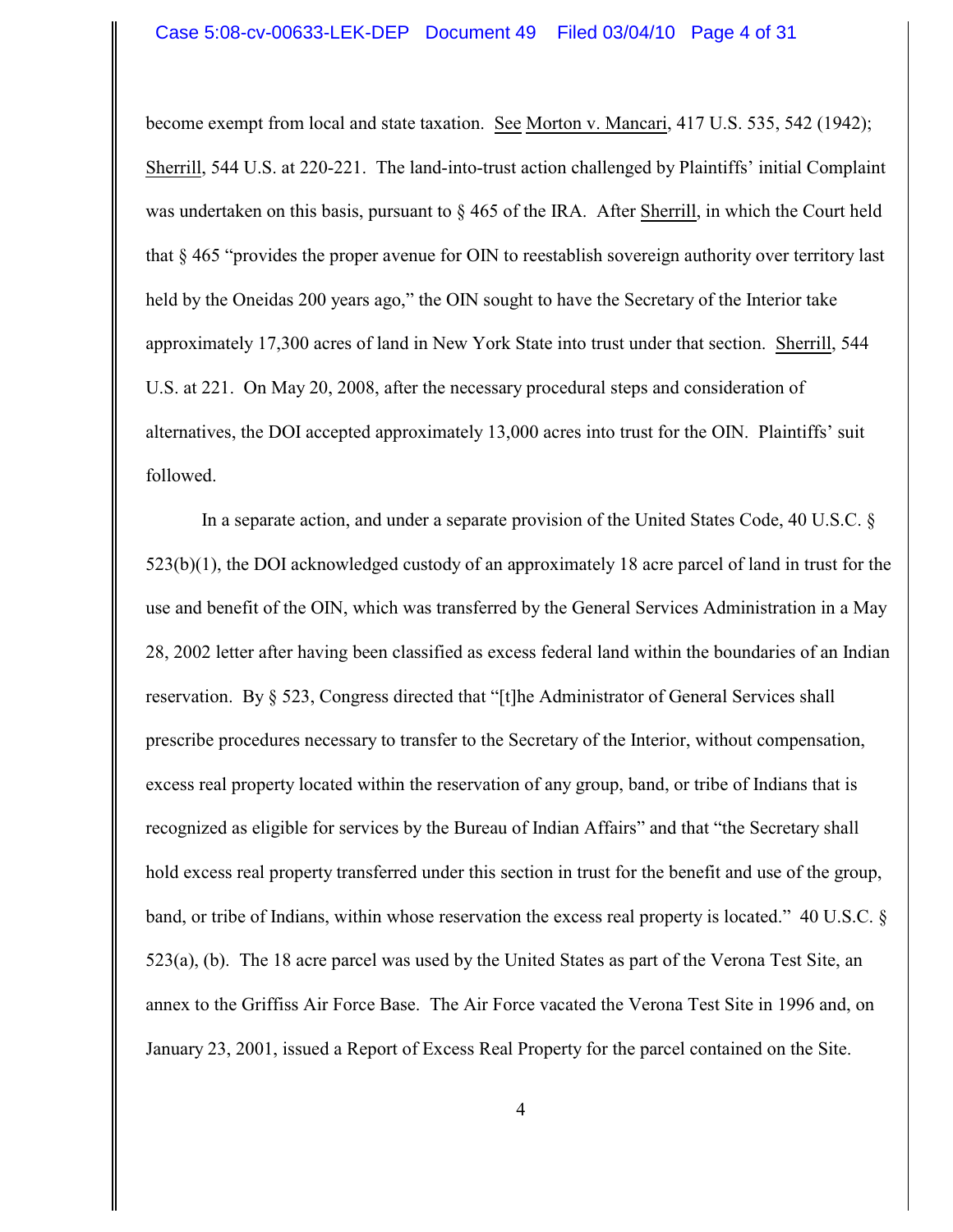After receiving notice from the DOI that the parcel lay within the boundaries of the OIN's reservation circa 1794, set by the Treaty of Canandaigua, the GSA made the transfer, which the DOI formally acknowledged on December 30, 2008. Plaintiffs' Supplemental Claim followed.

Defendants move to dismiss Plaintiffs' attacks on the constitutionality of the DOI's trust determination as to the approximately 13,000 acres on behalf of the OIN and on the validity of the § 523 transfer of the 18 acres from the GSA. Additionally, Defendants move to dismiss assorted challenges by Plaintiffs relating to the operation of the Turning Stone Casino in Verona, NY by the OIN that appear in Plaintiffs' Complaint. Based on their contestation of the DOI's land into trust determination, as well as based on allegedly independent grounds, Plaintiffs raise challenges to the Casino's compliance with the Indian Gaming Regulatory Act ("IGRA") and to what they argue is a final agency action by the DOI in the form of a letter by Defendant Cason stating that the DOI was declining to further reconsider the DOI's 1993 approval of a gaming compact between the OIN and New York State. Further, Plaintiffs assert a challenge to the National Indian Gaming Commission's 1994 approval of the OIN's gaming ordinance. Plaintiffs also bring a claim which seeks to require the government to implement and enforce IGRA as to the United States generally or the OIN's facility in particular. 25 U.S.C. §§ 2701-2721. Defendants seek to dismiss each of these claims.

## **III. DISCUSSION**

### **A. Standard of Review**

To survive a motion to dismiss pursuant to Federal Rule of Civil Procedure 12(b)(6), "a complaint must contain sufficient factual matter, accepted as true, to 'state a claim to relief that is plausible on its face." Ashcroft v. Iqbal, U.S. , 129 S. Ct. 1937, 1949 (2009) (quoting Bell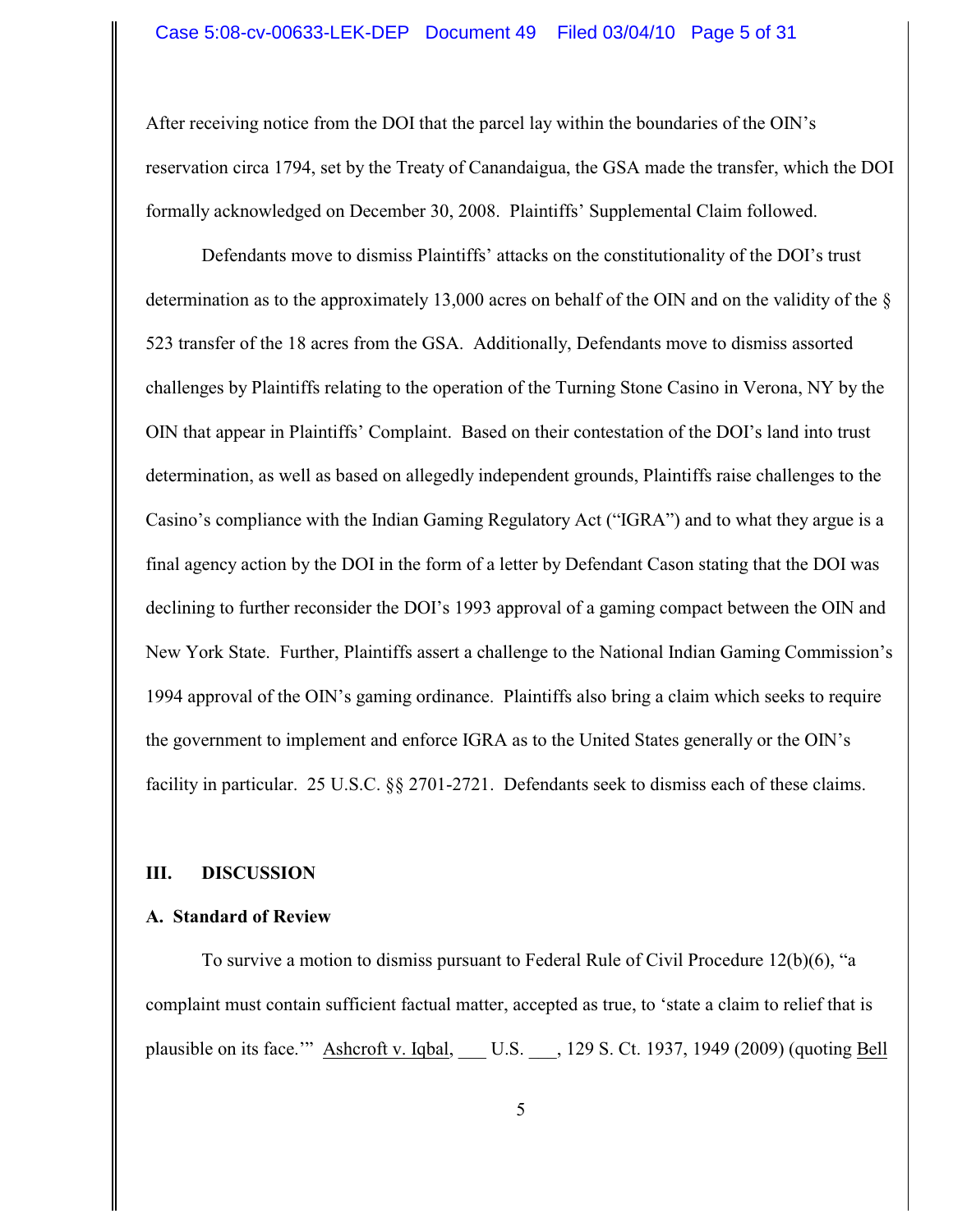Atlantic Corp. v. Twombly, 550 U.S. 544, 570 (2007)). When considering a motion to dismiss pursuant to Rule 12(b)(6), a district court must accept the allegations made by the non-moving party as true and "draw all inferences in the light most favorable" to the non-moving party. In re NYSE Specialists Sec, Litig,, 503 F.3d 89, 95 (2d Cir. 2007). "The movant's burden is very substantial, as '[t]he issue is not whether a plaintiff is likely to prevail ultimately, but whether the claimant is entitled to offer evidence to support the claims.'" Log On America, Inc. v. Promethean Asset Mgmt. L.L.C., 223 F. Supp. 2d 435, 441 (S.D.N.Y. 2001) (quoting Gant v. Wallingford Bd. of Educ., 69 F.3d 669, 673 (2d Cir. 1995) (internal quotation and citations omitted)). Pursuant to Federal Rule of Civil Procedure 12(b)(1), "[a] case is properly dismissed for lack of subject matter jurisdiction . . . when the district court lacks the statutory or constitutional power to adjudicate it." Makarova v. United States, 201 F.3d 110, 113 (2d Cir. 2000) (citing FED. R. CIV. P. 12(b)(1)). "A plaintiff asserting subject matter jurisdiction has the burden of proving by a preponderance of the evidence that it exists." Makarova, 201 F.3d at 113 (citing Malik v. Meissner, 82 F.3d 560, 562 (2d Cir. 1996)). In reviewing a motion to dismiss for lack of subject matter jurisdiction, a court "'must accept as true all material facts alleged in the complaint and draw all reasonable inferences in the plaintiff's favor.'" Sharkey v. Quarantillo, 541 F.3d 75, 83 (2d Cir. 2008) (quoting Merritt v. Shuttle, Inc., 245 F.3d 182, 186 (2d Cir. 2001)). A defendant's challenge to a plaintiff's constitutional standing to sue is properly brought under Rule 12(b)(1). See Alliance for Environmental Renewal, Inc. v. Pyramid Crossgates Co., 436 F.3d 82, 89 n.6 (2d Cir. 2006) ("Although we have noted that standing challenges have sometimes been brought under Rule 12(b)(6), as well as Rule  $12(b)(1)$ ... the proper procedural route is a motion under Rule  $12(b)(1)$ .") (internal citations omitted).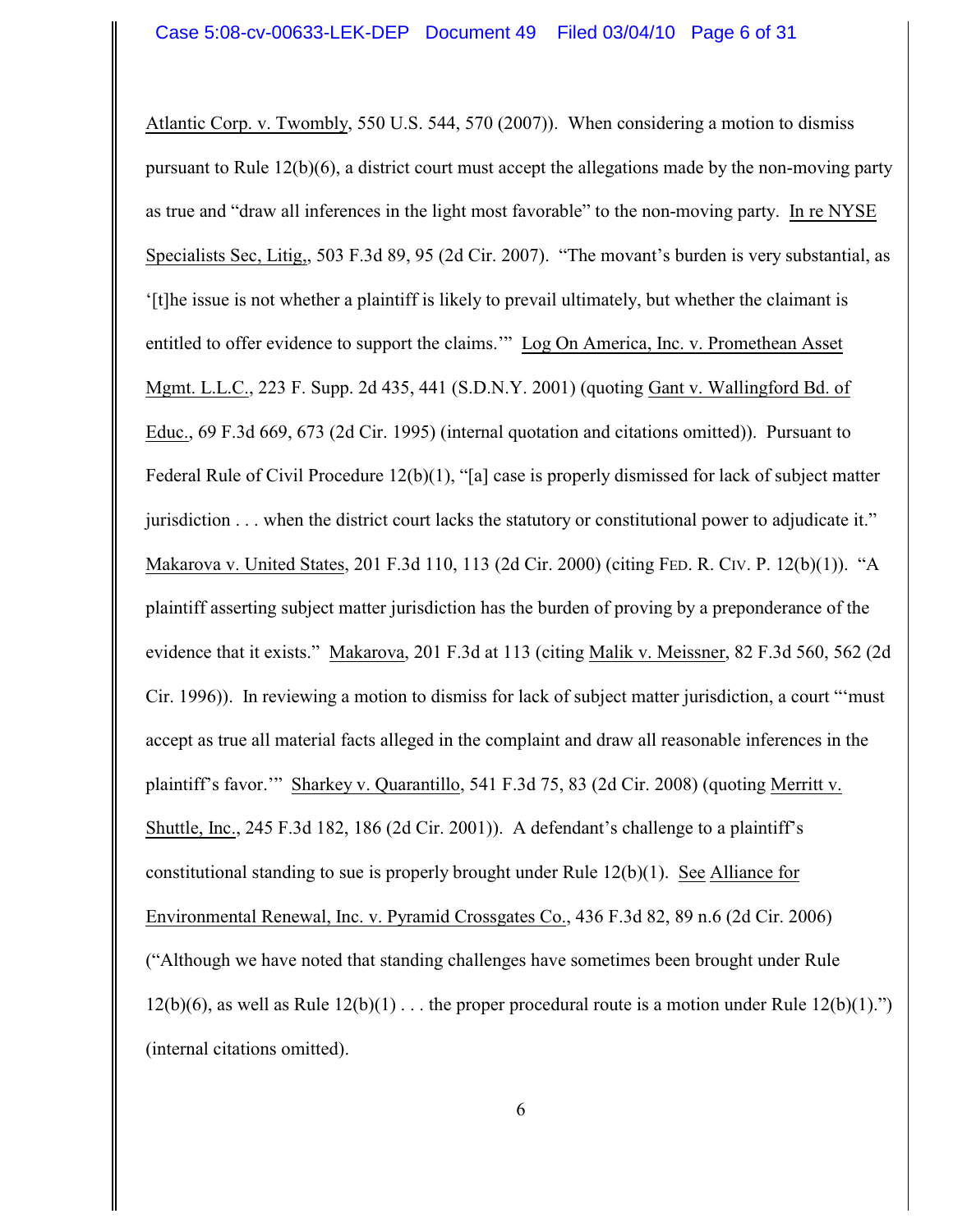## **B. First and Second Claims**

Defendants seek to dismiss those portions of Plaintiffs' Complaint, located in Plaintiffs' First and Second Claims, that challenge § 465 of the IRA, and the Secretary's land into trust determination pursuant to that section, as an unconstitutional delegation of legislative authority. Plaintiffs argue that the Secretary's fee-into-trust land determination was made in excess of the authority actually delegated in the statute. The thrust of Plaintiffs' argument is that the statute either has no intelligible standards by which the Secretary's action can be held to the will of Congress, or that the text of the statute, by authorizing an annual federal expenditure of two million dollars to purchase land to be taken in trust, expressed the intent that only lands obtained through that limited expenditure, as opposed to lands owned in fee or land available through any other means, could become trust lands under the statute. Based on this premise, Plaintiffs conclude that § 465 has no limiting principle. Such a challenge to the Secretary's trust determination under the provisions of the IRA must be rejected as contrary to the text of IRA and without a basis in law.

Article I,  $\S$  1, of the Constitution vests "all legislative powers herein granted . . . in a Congress of the United States." U.S. CONST. art. I,  $\S$  1. Accordingly, Congress "is not permitted to abdicate, or to transfer to others, the essential legislative functions with which it is vested." Panama Refining Co. v. Ryan, 293 U.S. 388, 421 (1935); see also Whitman v. Am. Trucking Ass'ns, 531 U.S. 457, 472 (2001); Mistretta v. United States, 488 U.S. 361, 371 (1989) ("The non-delegation doctrine is rooted in the principle of separation of powers that underlies our tripartite system of government."). However, the Supreme Court has recognized that "Congress simply cannot do its job absent an ability to delegate power under broad general directives" and therefore Congress may confer decision making authority on agencies. Mistretta, 488 U.S. at 372. "[W]hen Congress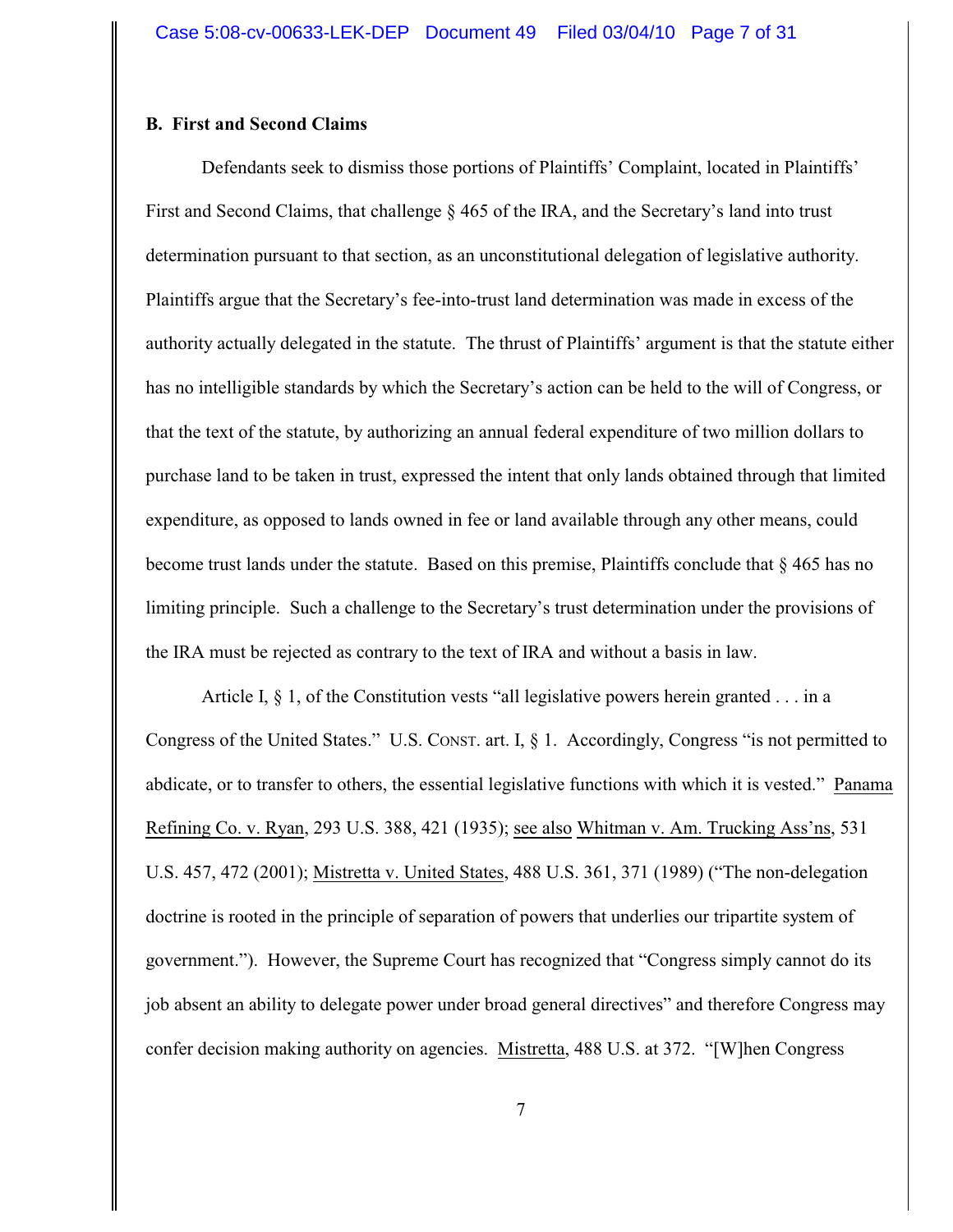confers decision-making authority upon agencies, Congress must 'lay down by legislative act an intelligible principle to which the person or body authorized to [act] is directed to perform.'" Whitman, 531 U.S. at 472 (quoting J.W. Hampton, Jr. & Co. v. United States, 276 U.S. 394, 409 (1928)). The Supreme Court "has deemed it 'constitutionally sufficient if Congress clearly delineates the general policy, the public agency which is to apply it, and the boundaries of this delegated authority.'" Mistretta, 488 U.S. at 372-73 (quoting Am. Power & Light Co. v. SEC, 328 U.S. 90, 105 (1946)). Indeed, the Court has stated that it has "almost never felt qualified to secondguess Congress regarding permissible degrees of policy judgment that can be left to those executing or applying the law." Whitman, 531 U.S. at 474-75.

Essentially every court to consider a non-delegation challenge to § 465 has rejected it and found that agency regulations sufficiently limit the Secretary of the Interior's discretion. See, e.g., Michigan Gaming Opposition v. Kempthorne, 525 F.3d 23, 33 (D.C. Cir. 2008); Carcieri v. Norton, 497 F.3d 15, 43 (1st Cir. 2007) (en banc), rev'd on other grounds sub nom. Carcieri v. Salazar, \_\_\_ U.S. \_\_\_, 129 S. Ct. 1058 (2009); South Dakota v. United States Dep't of Interior, 423 F.3d 790, 799 (8th Cir. 2005) ("South Dakota II");<sup>4</sup> United States v. Roberts, 185 F.3d 1125, 1137 (10th Cir. 1999); Shivwitz Band v. Utah, 428 F.3d 966, 972-74 (10th Cir. 2005); Nevada v. United States, 221 F. Supp. 2d 1241, 1250-51 (D. Nev. 2002).

Review of the IRA makes clear why it does not involve an unconstitutional delegation of legislative authority. The statutory preamble describes the IRA as "[a]n Act to conserve and

<sup>&</sup>lt;sup>4</sup>In South Dakota v. United States Dep't of Interiors, 69 F.3d 878 (8th Cir. 1995), the Eighth Circuit held that Section 465 was an unconstitutional delegation of legislative power because "providing land for Indians" did not provide an intelligible standard. However, the Eighth Circuit reversed its holding en banc in South Dakota II.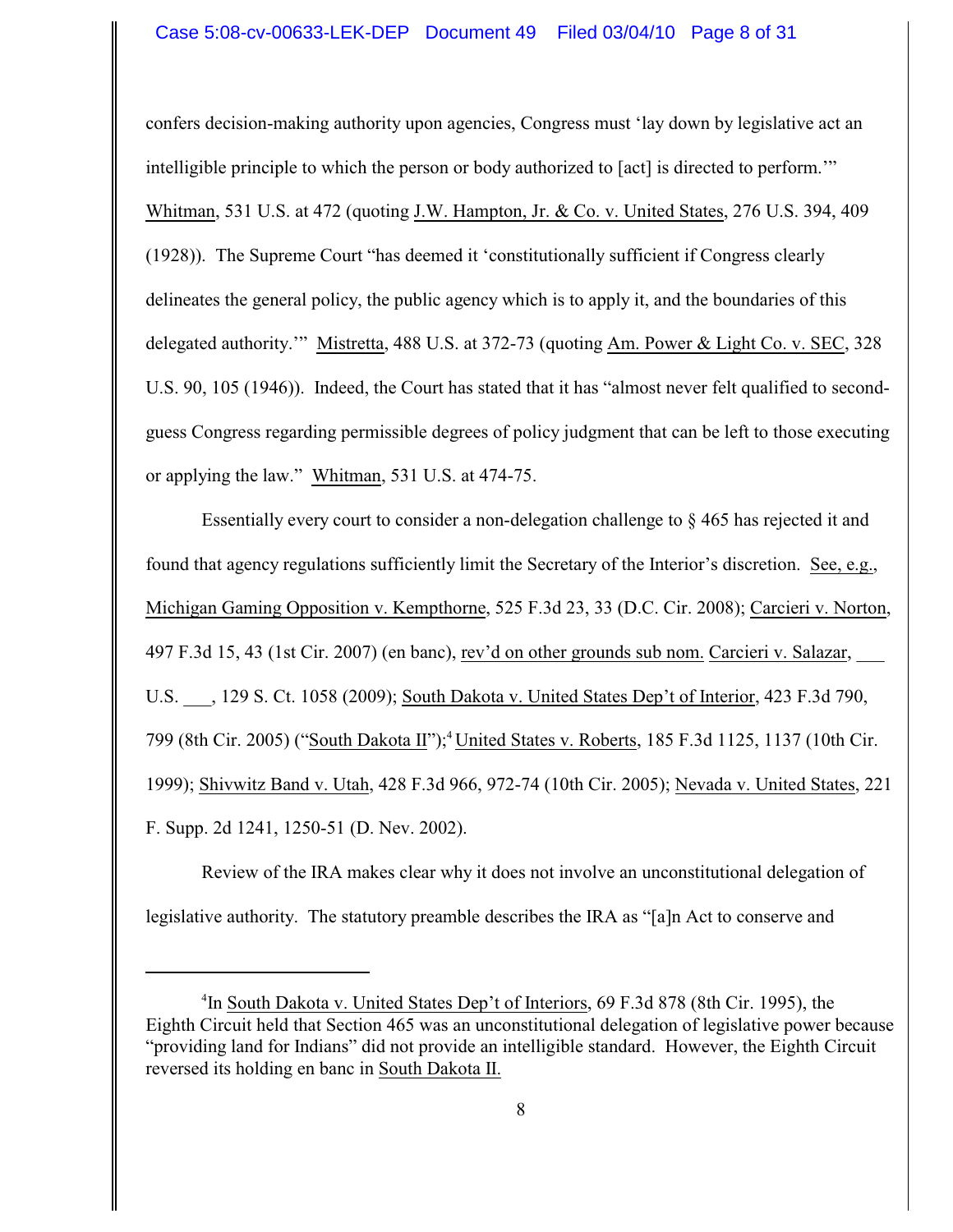develop Indian lands and resources." 48 Stat. 984 (1934). Thus, "an intelligible principle exists in the statutory phrase 'for the purpose of providing land for Indians' when it is viewed in the statutory and historical context of the IRA." Michigan Gaming Opposition, 525 F.3d at 31 (quoting 25 U.S.C. § 465). "This principle involves providing lands sufficient to enable Indians to achieve selfsupport and ameliorating the damage resulting from . . . prior federal policy." Id. (internal citations and quotations omitted). Therefore, this Court, consistent with those federal courts to have considered the question, finds no impermissible delegation of legislative authority within the statute.

Plaintiffs contend, nonetheless, that an unconstitutional delegation occurs because the statute permits the Secretary to take land into trust that was not strictly purchased with the two million dollars in federal funds allocated for precisely that purpose. The relevant portion of the statute provides:

The Secretary of the Interior is authorized, in his discretion, to acquire, through purchase, relinquishment, gift, exchange, or assignment, any interest in lands, water rights, or surface rights to lands, within or without existing reservations, including trust or otherwise restricted allotments, whether the allottee be living or deceased, for the purpose of providing land for Indians.

For the acquisition of such lands, interests in lands, water rights, and surface rights, and for expenses incident to such acquisition, there is authorized to be appropriated, out of any funds in the Treasury not otherwise appropriated, a sum not to exceed \$2,000,000 in any one fiscal year: Provided, That no part of such funds shall be used to acquire additional land outside of the exterior boundaries of Navajo Indian Reservation for the Navajo Indians in Arizona, nor in New Mexico, in the event that legislation to define the exterior boundaries of the Navajo Indian Reservation in New Mexico, and for other purposes, or similar legislation, becomes law.

### 25 U.S.C. § 465.

In essence, Plaintiffs argue that the intelligible principle that guides the Secretary's authority

to take land into trust is Congress' allotment of the two million dollar amount. Such a view is

inconsistent with the statute and, implicitly, the views of the federal courts that have examined the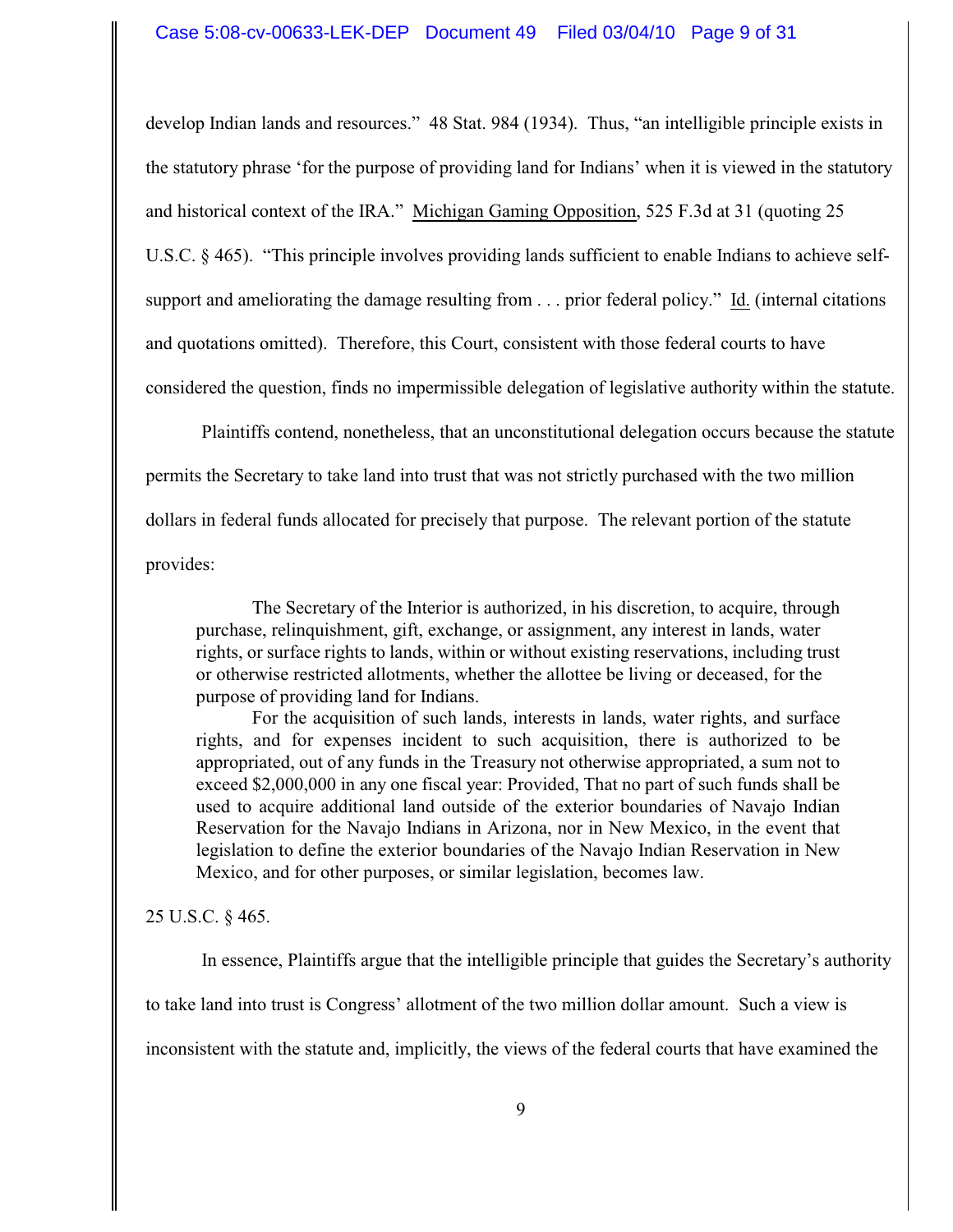statute. First, the statute provides for means other than the allotment of federal funds to take land into trust. Second, as discussed above, the IRA's intelligible principle, which has been found sufficient to pass constitutional muster, is that of providing Indians with lands to enable self-support and mitigate the harms of past policies. The Congressional allotment simply does not, and need not, impose the element of guidance that prevents  $\S 465$  from allowing unlimited discretion on the part of the Secretary, for that element is found elsewhere in the statute. As the Eighth Circuit wrote in response to similar assertions:

The State argues that these claimed textual limitations are artificial because any acquisition could be seen as "for Indians," regardless of who else it harms. Likewise, because most of the land currently taken into trust has been previously purchased by a tribe, the limit on appropriated funds for purchasing land is irrelevant. We disagree that these limitations were meaningless when the IRA was enacted, and we conclude that the context of the entire act and its legislative history continue to give meaning to the phrase "for the purpose of providing land for Indians."

South Dakota II, 423 F.3d at 798.

The argument that Defendants have unreasonably applied their delegated power is, of course, quite different than the argument that the delegation directed by a statute lacks constitutionally adequate guidance. The Court addresses here only the Plaintiffs' non-delegation claim, per the Motion to dismiss brought by Defendants. For the reasons given above, the portion of Plaintiffs' challenge to the fee-to-trust action of the Secretary which is predicated on non-delegation grounds shall be dismissed.

# **C. Fourth and Fifth Claims**

In their Fourth and Fifth Claims, Plaintiffs raise challenges to the DOI's land into trust determination, alleging violations of IGRA and seeking review pursuant to the APA. See 5 U.S.C.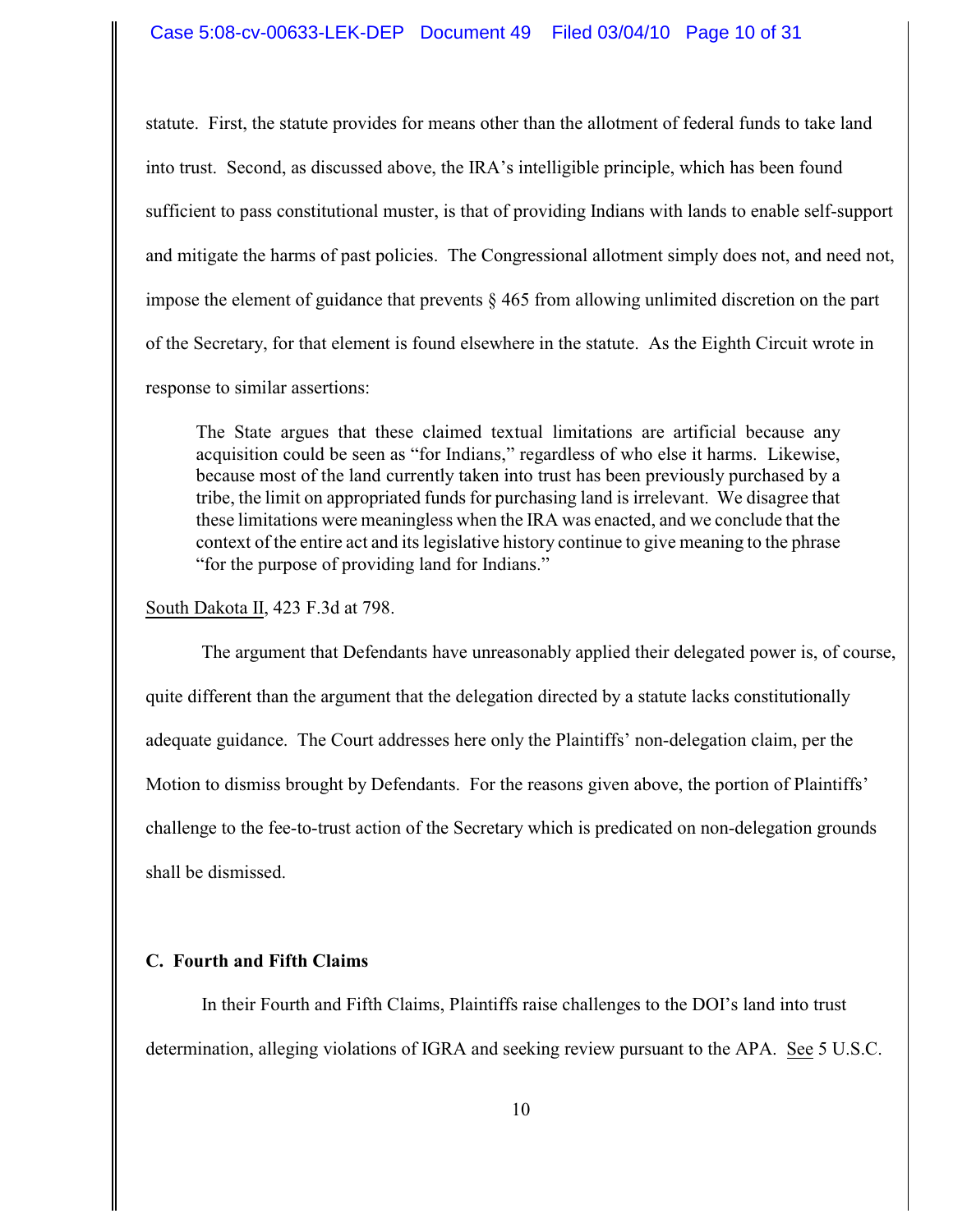§ 702. Each challenge, in attempting to set aside the trust decision, rests upon a predicate argument as to the legal status of the Turning Stone Casino and the DOI's obligations with respect to the status of the gaming facility in rendering its decision.

Plaintiffs' Fourth Claim asserts that "Defendants' decision to take land into trust without ensuring that there will never be illegal gambling at the site violates the law and the applicable standard of review under the APA." Compl. at 44. The argument advanced by Plaintiffs in this claim suggests that, because the OIN are alleged to not have a valid tribal-state compact for the Turning Stone Casino that would enable them to lawfully conduct Class III gaming<sup>5</sup> under IGRA, the decision to take the land into trust, which includes the land upon which the Turning Stone Casino sits, must be set aside as arbitrary, capricious or otherwise not in accordance with law. Thus, Plaintiffs necessarily argue that the DOI may not take land into trust without first resolving any issues that may exist with regard to alleged unlawful gaming.

Plaintiffs' Fifth Claim asserts that the land into trust decision must be set aside because "Defendants have violated the statutory procedures mandated by IGRA  $\S$  2710, 2719 for permitting gambling without a tribal-state compact on Indian lands acquired after October 17, 1988." Compl. at 46. Substantially similar to the Fourth Claim, this argument suggests that because Turning Stone does not comply and the DOI did not undertake certain procedures in compliance with certain provisions of IGRA, the trust decision may be found to be "without observation of procedure[s] required by law" or "not in accordance with the law" under the APA.

 ${}^5$ Class III gaming is defined in IGRA as "all forms of gaming that are not class I gaming or class II gaming[,]" 25 U.S.C. § 2703(8), and "includes such things as slot machines, casino games, banking card games, dog racing, and lotteries." Seminole Tribe of Florida v. Florida, 517 U.S. 44, 48 (1996).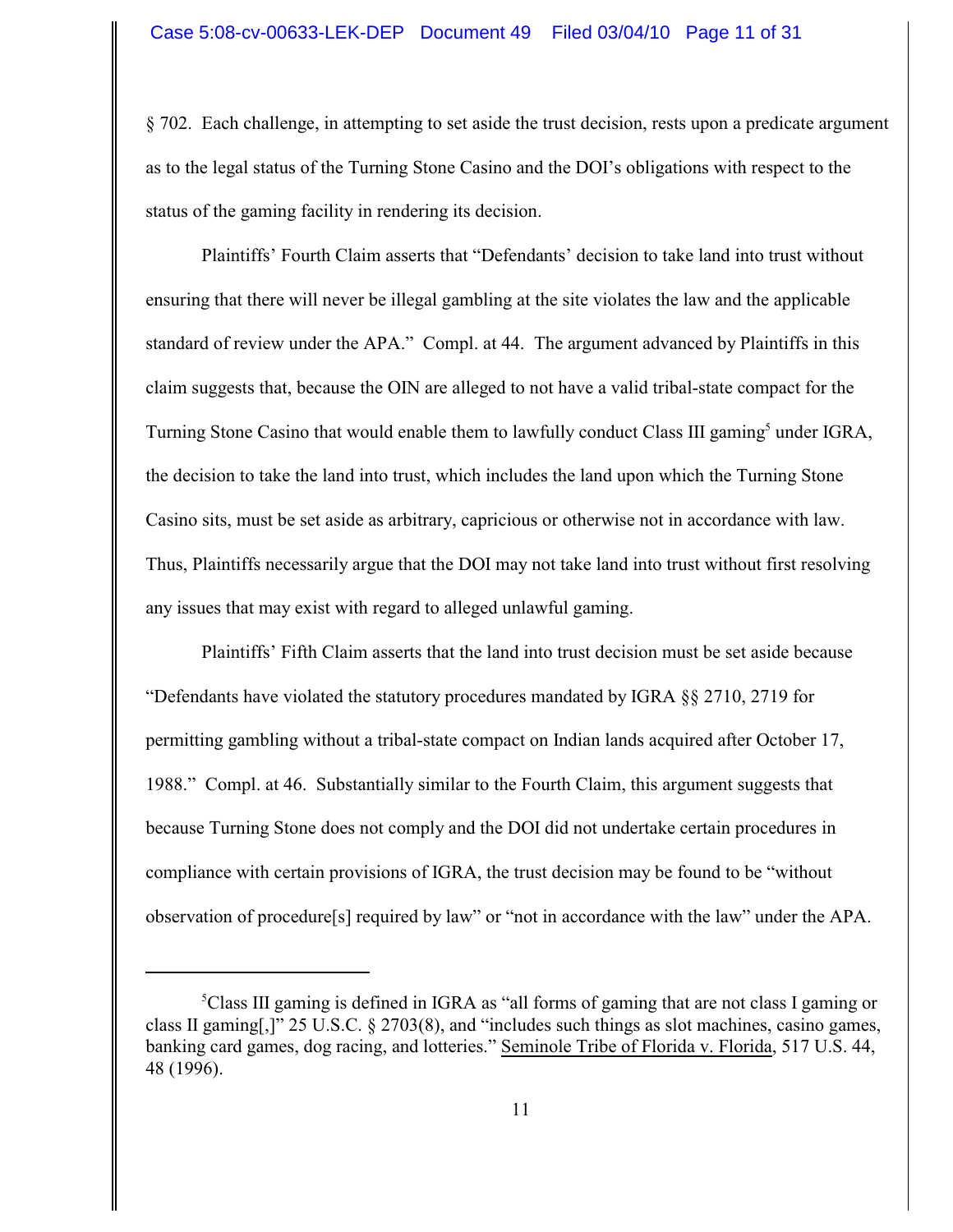Compl. at 50. Both the Fourth and Fifth Claims are without merit; therefore, they are dismissed.

IGRA establishes the requirements for lawful Class III gaming on Indian lands. See 25

U.S.C. § 2710(d). IGRA defines "Indian lands" as including, *inter alia*, "all lands within the limits

of any Indian reservation[.]" 25 U.S.C. § 2703(4)(A). Section 2719 provides, in relevant part, that:

(a) Prohibition on lands acquired in trust by Secretary

Except as provided in subsection (b) of this section, gaming regulated by this chapter shall not be conducted on lands acquired by the Secretary in trust for the benefit of an Indian tribe after October 17, 1988, unless–

(1) such lands are located within or contiguous to the boundaries of the reservation of the Indian tribe on October 17, 1988; or

\* \* \*

(b) Exceptions

(1) Subsection (a) of this section will not apply when–

(A) the Secretary, after consultation with the Indian tribe and appropriate State and local officials, including officials of other nearby Indian tribes, determines that a gaming establishment on newly acquired lands would be in the best interest of the Indian tribe and its members, and would not be detrimental to the surrounding community, but only if the Governor of the State in which the gaming activity is to be conducted concurs in the Secretary's determination; or

\* \* \*

(c) Authority of Secretary not affected

Nothing in this section shall affect or diminish the authority and responsibility of the Secretary to take land into trust.

25 U.S.C. § 2719.

Plaintiffs' IGRA claims must be dismissed because the Turning Stone Casino is within the

boundaries of the OIN reservation, and thus the procedures required by 25 U.S.C.  $\S 2719(b)(1)(A)$  do

not apply. In Oneida Indian Nation, through a series of consolidated cases, the OIN brought suit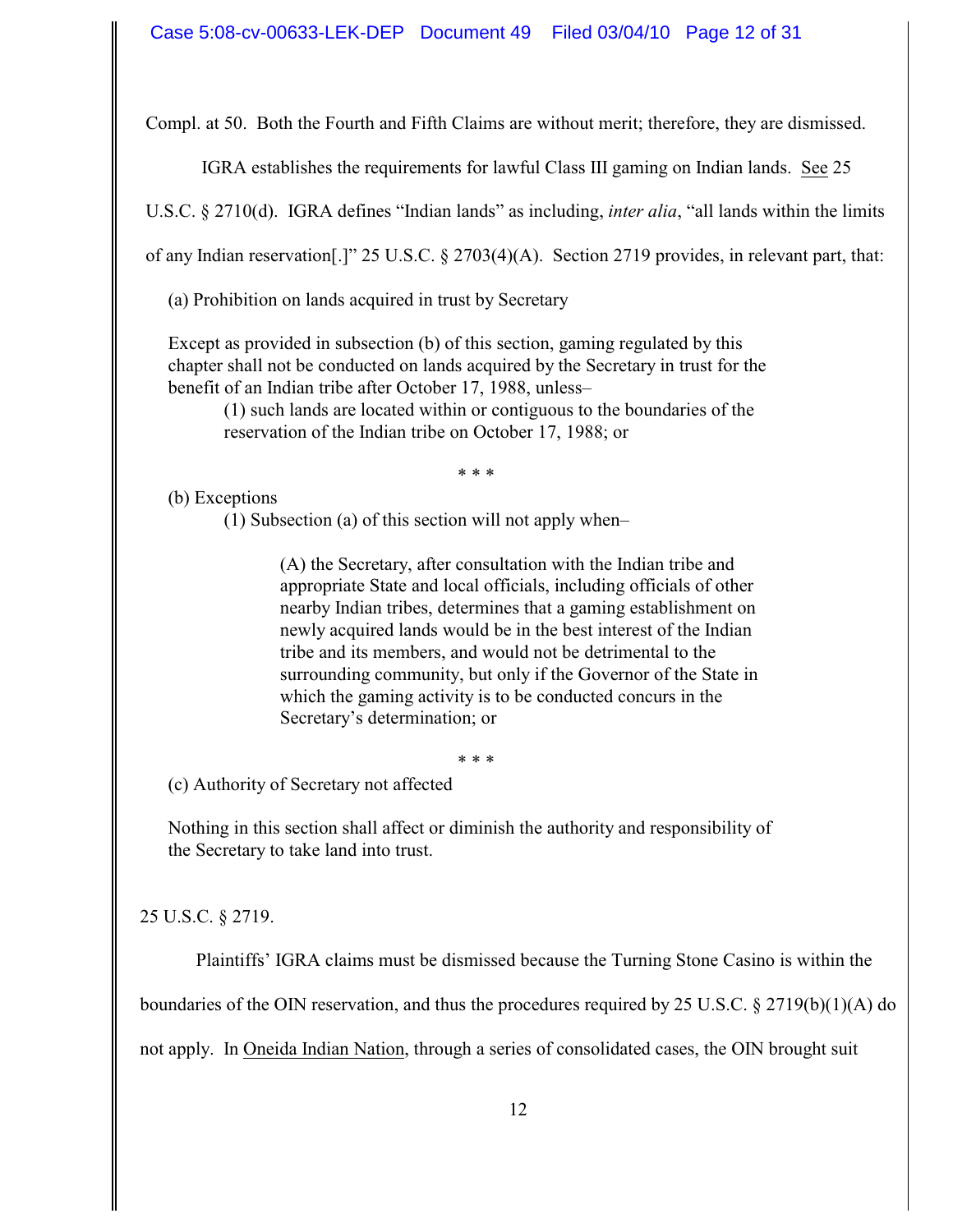#### Case 5:08-cv-00633-LEK-DEP Document 49 Filed 03/04/10 Page 13 of 31

against the City of Sherrill and Madison County, New York, alleging that properties once part of the OIN's ancestral land that OIN members had reacquired on the open market were within the OIN reservation and therefore not subject to taxation. The Second Circuit held, *inter alia*, that the OIN reservation, as recognized by the 1794 Treaty of Canandaigua, has never been disestablished, and that therefore the lands were not subject to taxation. 337 F.3d at 160-65, 167 ("Construing the Buffalo Creek Treaty liberally and resolving, as we must, all ambiguities in the Oneidas' favor, we conclude that neither its text nor the circumstances surrounding its passage and implementation establish a clear congressional purpose to disestablish or diminish the OIN reservation.").

In Sherrill, the Supreme Court reversed and remanded, holding that "'standards of federal Indian Law and federal equity practice' preclude the Tribe from rekindling embers of sovereignty that long ago grew cold." 544 U.S. at 214. The Supreme Court noted how the "long lapse of time, during which the Oneidas did not seek to revive their sovereign control through equitable relief in court, and the attendant dramatic changes in the character of the properties, preclude OIN from gaining the disruptive remedy it now seeks." Sherrill, 544 U.S. at 216-17. However, the Supreme Court noted that it "need not decide today whether, contrary to the Second Circuit's determination, the 1838 Treaty of Buffalo Creek disestablished the Oneida's reservation, as Sherrill argues." Id. at 216 n.9.

The Second Circuit's holding in Oneida Indian Nation that the OIN reservation has not been disestablished remains binding precedent on this Court. In Oneida Indian Nation of New York v. Madison County, 401 F. Supp. 2d 219 (N.D.N.Y. 2005) (Hurd, J.), Madison County unsuccessfully argued that relying upon the Second Circuit's holding that the Oneida reservation was not disestablished is contrary to the Supreme Court's decision in Sherrill. Judge Hurd concluded that,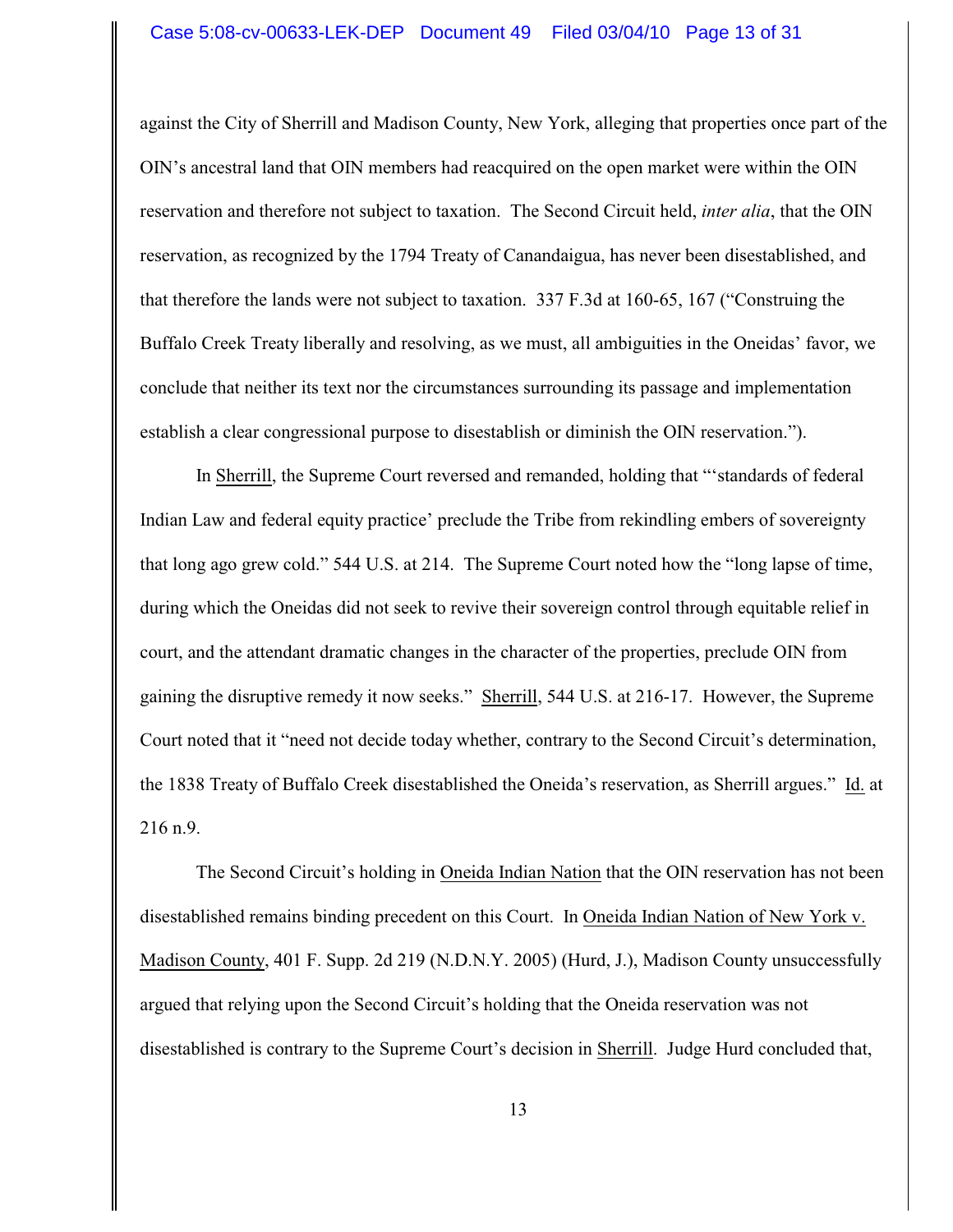because the Supreme Court "explicitly declined to decide whether the Second Circuit erred in determining that the reservation was disestablished . . . the Second Circuit holding that the reservation was not disestablished remains undisturbed." Oneida, 401 F. Supp. 2d at 231.

This Court agrees that the Second Circuit's holding remains good law. In Sherrill, the Supreme Court not only expressly declined to address the Second Circuit's determination that the OIN reservation had not been disestablished, but also noted that "'only Congress can divest a reservation of its land and diminish its boundaries.'" 544 U.S. at 216 n.9 (quoting Solem v. Bartlett, 465 U.S. 463, 470 (1984) (other citations omitted)); see Solem, 465 U.S. at 470 ("Once a block of land is set aside for an Indian Reservation and no matter what happens to the title of individual plots within the area, the entire block retains its reservation status until Congress explicitly indicates otherwise."). Congress has not divested the OIN of its reservation. Therefore, the Turning Stone Casino is "located within or contiguous to the boundaries of the reservation of the Indian tribe on October 17, 1988." 25 U.S.C. § 2719(a).

Because the provisions of 25 U.S.C.  $\S 2719(b)(1)(A)$  do not apply, Plaintiffs' IGRA claims must be dismissed to the extent that challenge the trust decision based on an alleged failure to comply with the IGRA provisions governing the taking of land into trust where Class III gaming is conducted. Plaintiffs' Fourth Claim may be understood as redundant with the Fifth Claim, the latter of which is squarely dismissed for the foregoing reasons; however, the Fourth Claim may rest its challenge to the trust decision on an independent attack on the lawfulness of the operation of the Turning Stone Casino under IGRA and the further contention that this alleged unlawfulness serves to invalidate the DOI's trust decision. This line of argument is baseless and must be dismissed.

Even assuming *arguendo* that there is not a valid tribal-state compact between the OIN and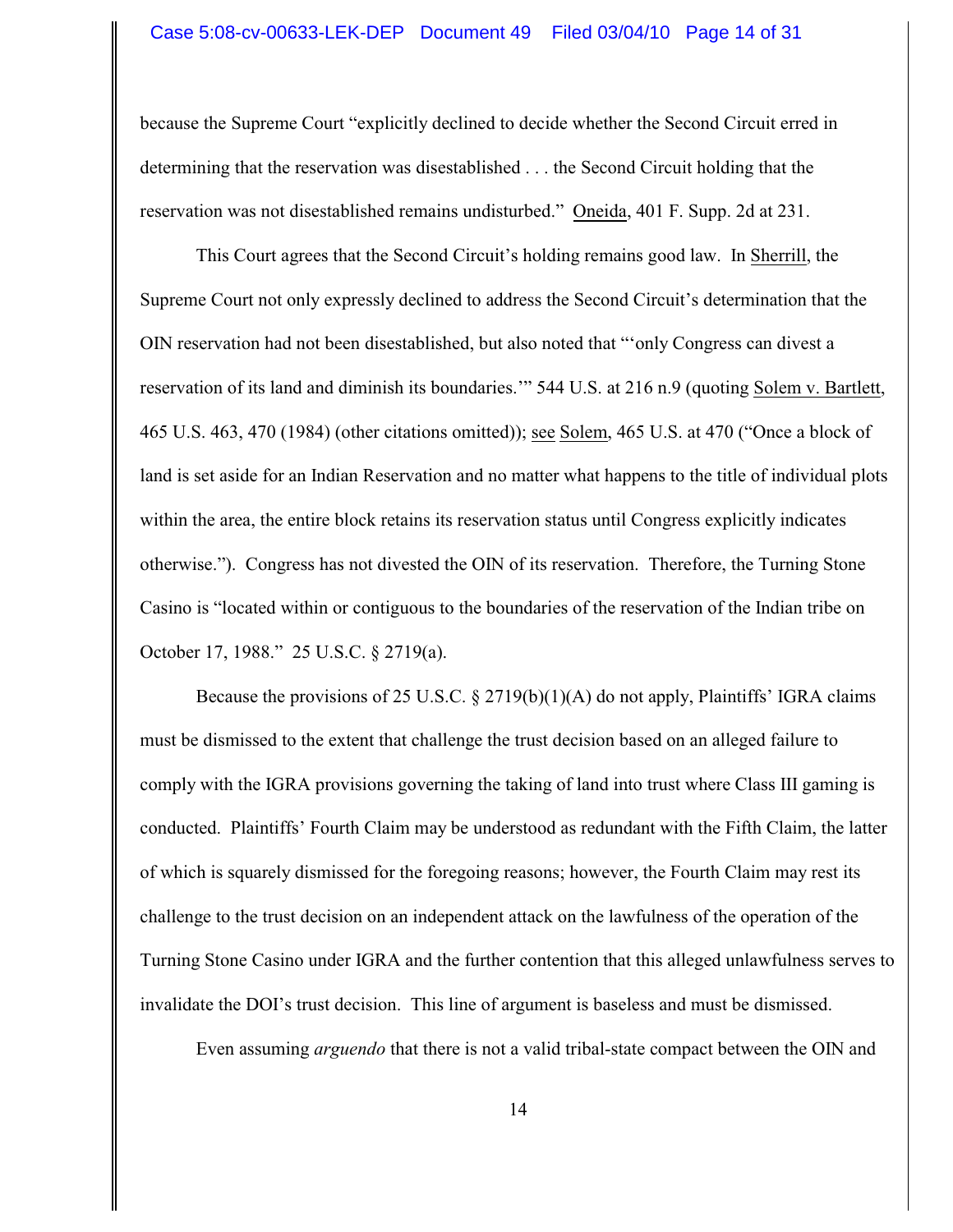New York State authorizing the Turning Stone Casino in conformance with  $\S 2710(d)(1)(C)$  of IGRA, as alleged by Plaintiffs, that fact does not provide any basis on which to challenge the DOI's trust decision under the APA. Plaintiffs do not state a claim for which relief can be granted because the existence of a gaming establishment not in compliance with IGRA on land under trust consideration need not have any impact on the DOI's decision. That is, because there is no requirement that the DOI either refuse to take land on which an allegedly invalid gambling facility is already located, or to take steps to "ensur[e] that there will never be illegal gambling" with respect to an existing establishment, it is impossible for Plaintiffs to prevail on an argument that the Secretary's determination must be set aside as arbitrary, capricious or otherwise not in accordance with law. Plaintiffs' claim challenges the DOI's final agency action of taking land into trust for the OIN, not the validity of OIN's 1993 compact, and Plaintiffs cannot explain how the trust action either directly implicates IGRA or otherwise requires the Secretary to ensure that all trust land be free of alleged legal defects under IGRA. Quite simply, whether or not Turning Stone Casino is in compliance with IGRA is a wholly separate issue from whether the DOI's trust action is lawful. Plaintiffs may not maintain a challenge to the lawfulness of the casino in the guise of an attack on the Secretary's land into trust decision pursuant to 5 U.S.C. § 702. Accordingly, Plaintiffs' Fourth Claim is dismissed.

## **D. Sixth Claim**

Plaintiffs' Sixth Claim asserts that the DOI rendered a final agency action on June 13, 2007, when Defendant Cason distributed a letter informing the OIN and New York State that the DOI would not reconsider its approval of the parties' gaming compact. Plaintiffs contend this action may be reviewed pursuant to 5 U.S.C. § 704 and should be found arbitrary, capricious, an abuse of discretion, or otherwise not in accordance with law. Conversely, in moving to dismiss this claim,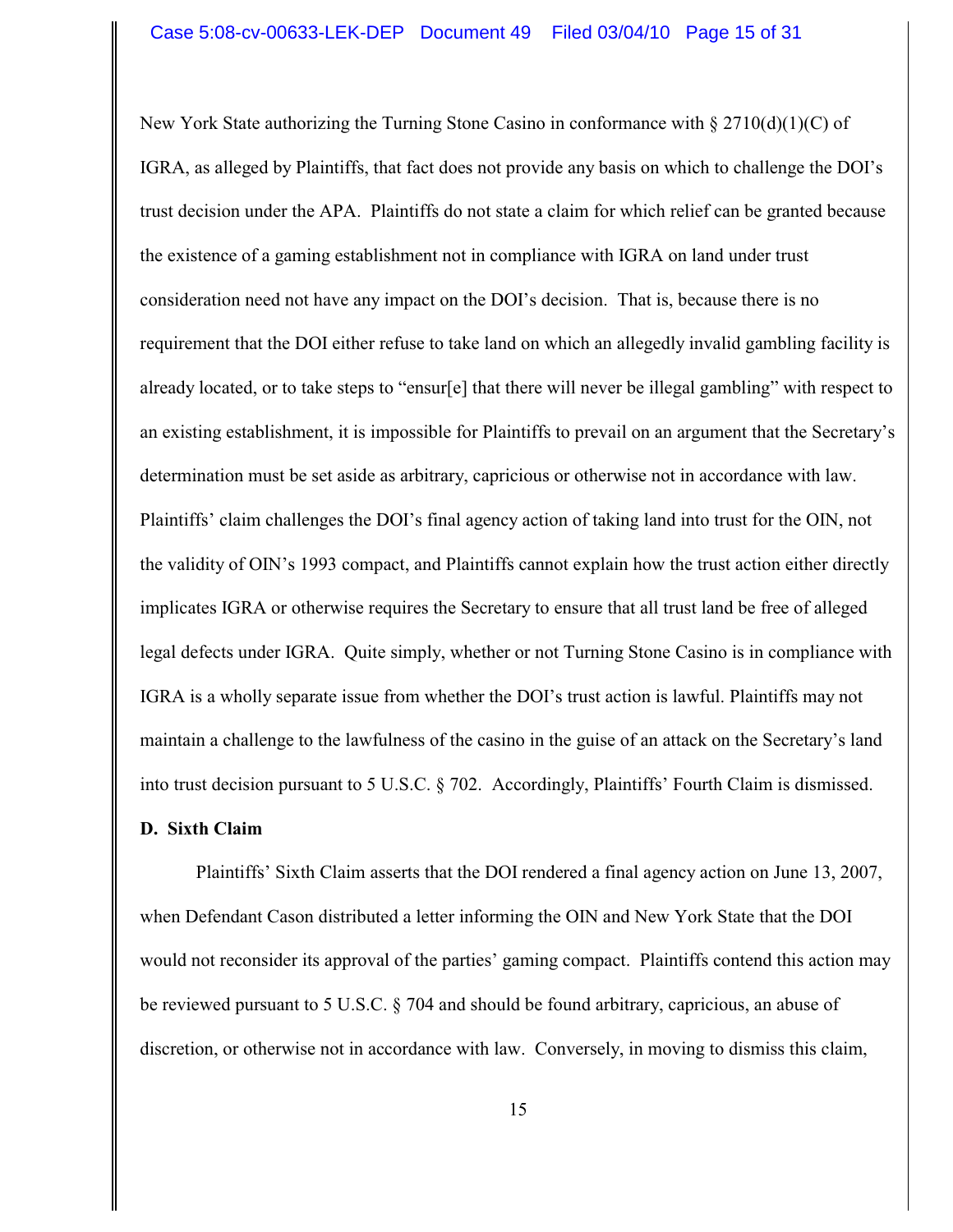#### Case 5:08-cv-00633-LEK-DEP Document 49 Filed 03/04/10 Page 16 of 31

Defendants argue that the letter is not a final agency action, and therefore it does not constitute an action subject to the review under the APA. The Court finds that the letter is not a final agency action subject to review on its merits, and the claim must be dismissed.

While the OIN obtained a gaming compact with New York State pursuant to IGRA in 1993, it was ruled defective by a 2004 state court decision on the ground that the Governor lacked authority to enter it on behalf of the State. See Peterman v. Pataki, 798 N.Y.S. 2d 347 (N.Y. App. Div. 2004). In March 2007, the DOI contacted the OIN and State, noting that the DOI would reconsider the compact, requesting comments on that reconsideration, and indicating that reconsideration would be suspended if the parties chose to negotiate a new compact. On June 13, 2007, however, Defendant Cason released a brief letter stating that reconsideration was suspended, as both parties had expressed opposition to reconsideration, and that therefore the existing compact remained in effect. It is on these facts that Plaintiff seeks to challenge the letter as a final agency action, such that the Court should compel Defendants to reconsider the compact.

The APA provides for judicial review under 5 U.S.C. § 704 of final agency actions, where an agency action "includes the whole or a part of an agency rule, order, license, sanction, relief, or the equivalent or denial thereof, or failure to act." 5 U.S.C. § 551(13). Finality arrives through the nature and juncture of the agency action. "As a general matter, two conditions must be satisfied for agency action to be final: First, the action must mark the consummation of the agency's decisionmaking process--it must not be of a merely tentative or interlocutory nature. And second, the action must be one by which rights or obligations have been determined, or from which legal consequences will flow." Bennett v. Spear, 520 U.S. 154, 177-78 (1997) (quotations and citations omitted). For Plaintiffs to properly bring a challenge under § 704, Defendant Cason's letter must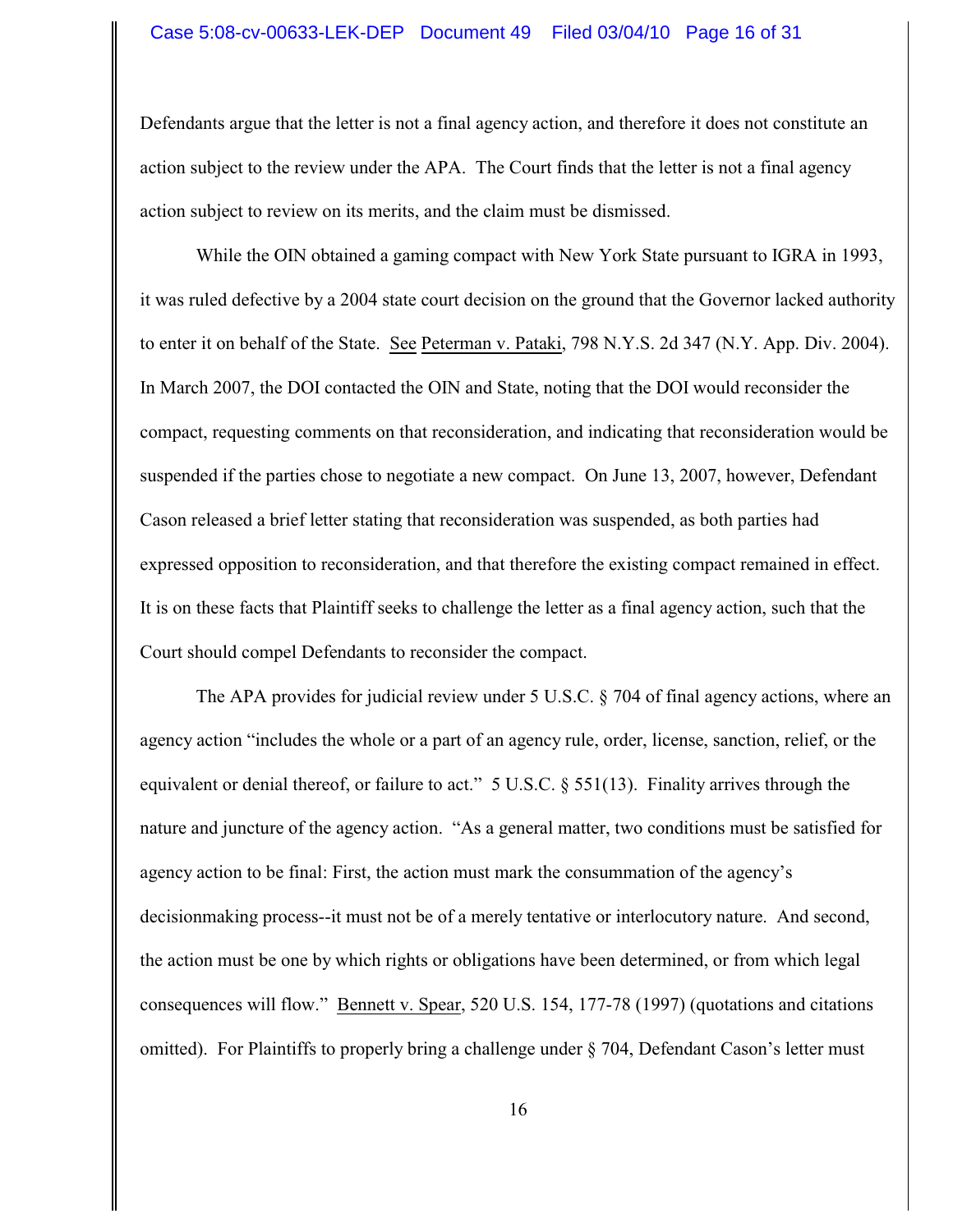meet both of these conditions.

The Court finds that the letter does not represent the end of the DOI's decisonmaking process, and it does not impact any range of legal right or obligations. Effectively, the letter is simply a statement that agency action will not be taken on a particular matter. In N.Y. Dock Ry. v. United States, 696 F.2d 32, 34 (2d Cir. 1982), the Second Circuit held that no final order had been made, and hence the court did not have subject matter jurisdiction to hear the petitioners' claim, where the Interstate Commerce Commission stated that it could not reach a majority decision on a rate issue, was terminating its investigation, and therefore the pre-investigation rates would remain in place.<sup>6</sup> The DOI letter is even less a final agency action than the challenged ICC conduct in N.Y. Dock Ry.: it does not deny a request to take action, so that neither of the parties to the compact are arguably injured, the stage at which the reconsideration ceased is earlier than the stage at which the ICC investigation was abandoned, and, whereas the ICC reached and disagreed on the merits of the rate issue, the letter does not indicate that substantive judgments were ever made as to the compact issue. The Supreme Court has stated that if an agency issues a "definitive statement of its position, determining the rights and obligations of the parties," a Court should review the agency's action as final, notwithstanding "[t]he possibility of further proceedings in the agency." Bell v. New Jersey, 461 U.S. 773, 779-80 (1983) (analogizing between the order at issue to "the ordinary adjudication by a trial court [where] a plaintiff has a right to damages"). Thus, at the very least, the letter must be a

<sup>&</sup>lt;sup>6</sup>The Second Circuit heard the case pursuant to the courts of appeals having been vested with exclusive jurisdiction to determine the validity of final orders of the ICC, pursuant to 28 U.S.C. §§ 2321(a), 2342(5) (1976 & Supp. IV 1980). Thus, while N.Y. Dock Ry. is instructive, it is readily distinguishable on this basis.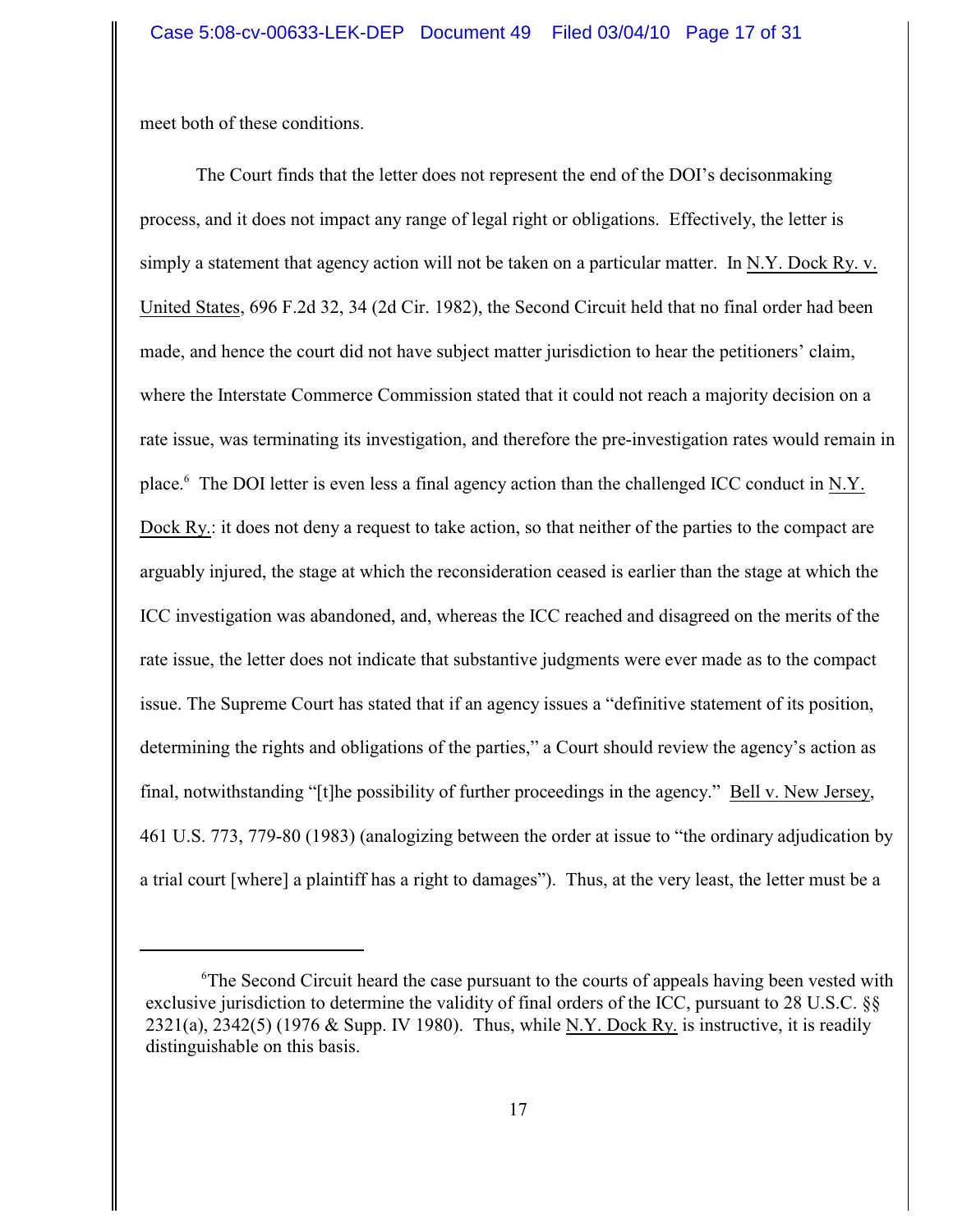#### Case 5:08-cv-00633-LEK-DEP Document 49 Filed 03/04/10 Page 18 of 31

definitive articulation of the DOI's view on the compact to be a final action, and no such position may be found in the letter; all that can be gleaned is that the DOI has ceased to consider a question it had raised some months earlier.

To justify their challenge, Plaintiffs cite to the principle that "[i]f for any reason the agency reopens a matter and, after reconsideration, issues a new and final order, that order is reviewable on its merits, even though the agency merely reaffirms its original decision." Sendra Corp. v. Magaw, 111 F.3d 162 (D.C. Cir. 1997). This statement in inapplicable to the facts of the instant claim, where it is clear that the DOI never completed reconsideration of the compact and where a new and final order never issued. Moreover, just as the June 13, 2007 letter was not the consummation of the DOI's decisionmaking process; the letter did nothing more than decline to consider changing the status quo. Accordingly, it is not possible for Plaintiffs to argue that "a judgment previously entered has been revised as to substantive matters, or . . . a genuine ambiguity [resolved, such that] the practical effect is to render the latter decision final for purposes of review."  $G. \& T.$  Terminal Packaging Co. v. Hawman, 870 F.2d 77, 80 (2d Cir. 1989) (citation omitted). The Court finds that, in the absence of both a fulfilled decisonmaking process and a determination of legal obligations, other than the default effects of the DOI suspending its reconsideration of the compact, Plaintiffs' claim must be dismissed.

Even if the letter were to be reviewed as a final agency action, the Court would be compelled to dismiss Plaintiffs' claim for lack of standing. "[T]he threshold issue of standing [is] 'an essential and unchanging part of the case-or-controversy requirement of Article III."" Horne v. Flores, U.S. \_\_\_, 129 S. Ct. 2579, 2592 (2009) (quoting Lujan v. Defenders of Wildlife, 504 U.S. 555, 560 (1992)). Constitutional standing requires a showing of three elements: "(1) *injury-in-fact*, which is a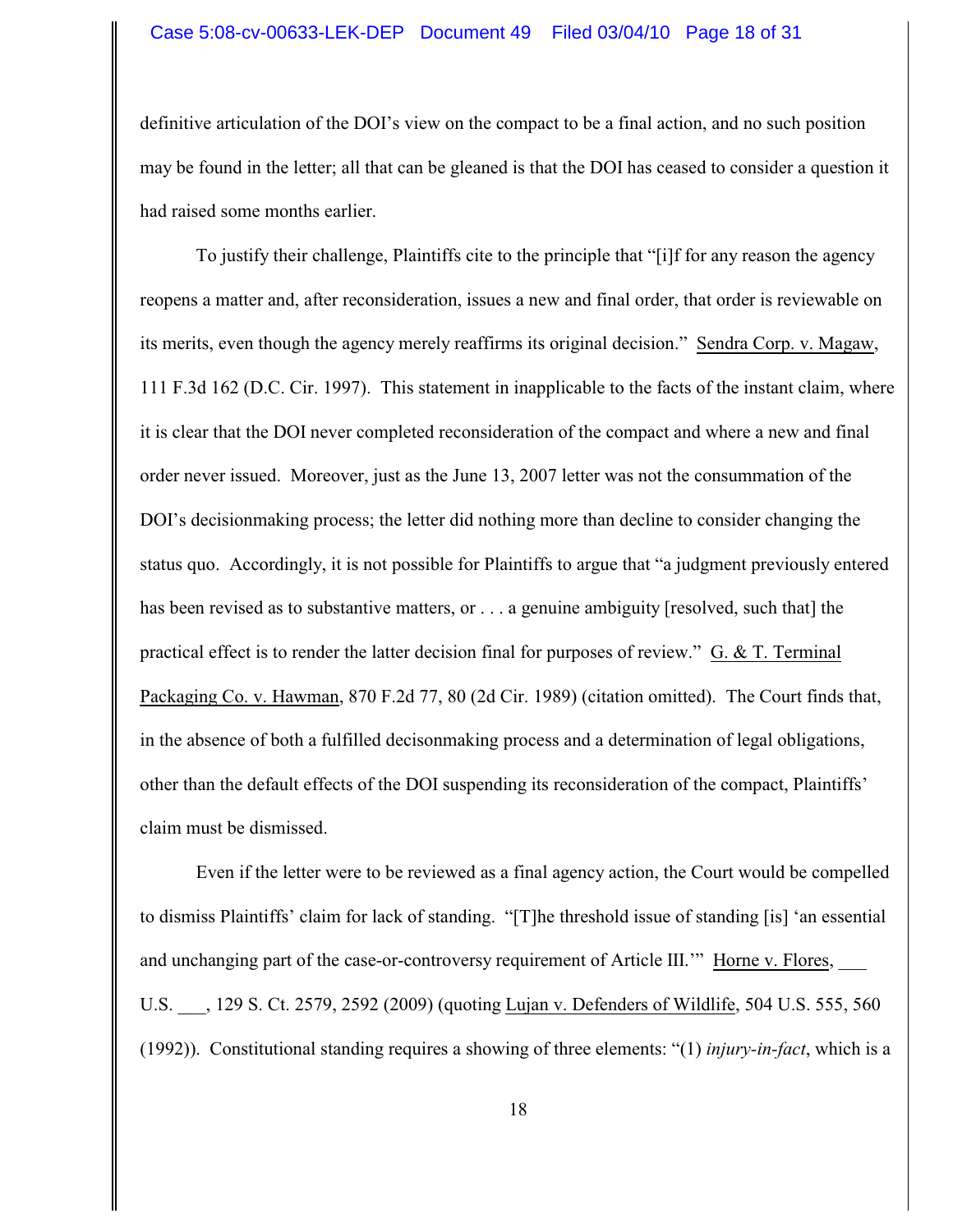'concrete and particularized' harm to a 'legally protected interest'; (2) *causation* in the form of a 'fairly traceable' connection between the asserted injury-in-fact and the alleged actions of the defendant; and (3) *redressability*, or a non-speculative likelihood that the injury can be remedied by the requested relief." W.R. Huff Asset Mgmt. Co. v. Deloitte & Touche, LLP, 549 F.3d 100, 106-07 (2d Cir. 2008) (emphasis in original) (citing Defenders of Wildlife, 504 U.S. at 560-61). Plaintiffs do not meet any of these three essential elements. Assuming that the operation of the casino were a valid injury, that injury was incurred by the initial approval of the compact more than a decade before the June 17, 2007 letter. Logically, then, the letter is not the cause of Plaintiffs' injury, and an order in Plaintiffs' favor requiring that the DOI to resume reconsideration of the compact would not redress the injury of the casino's continued operation. It is entirely speculative whether, given such a order in Plaintiffs' favor, the compelled DOI reconsideration process would result in an outcome that removed the alleged harm of the continued operation of the casino; given that both parties declined to upset the existing compact and that the DOI appears to have no interest in pursuing the matter further, the Court finds there to be no "non-speculative likelihood that the injury can be remedied by the requested relief." Id.

Plaintiffs' Sixth Claim appears to contain a direct challenge to the January 3, 1994 NIGC approval of the OIN's gaming ordinance. Defendants move to dismiss this claim on the ground that the statute of limitations has long run on such challenge. Under 28 U.S.C. § 2401(a), civil actions against the United States, barring tolling and certain exceptions, must be filed within six years after the right of action accrues. Accrual occurs when a plaintiff knows, or has reason to know, of the injury that forms the basis of the action, Leon v. Murphy, 988 F.2d (2d Cir. 1993), or upon the date when an agency action is final, Sendra Corp., 111 F.3d at 165. Claims made pursuant to the APA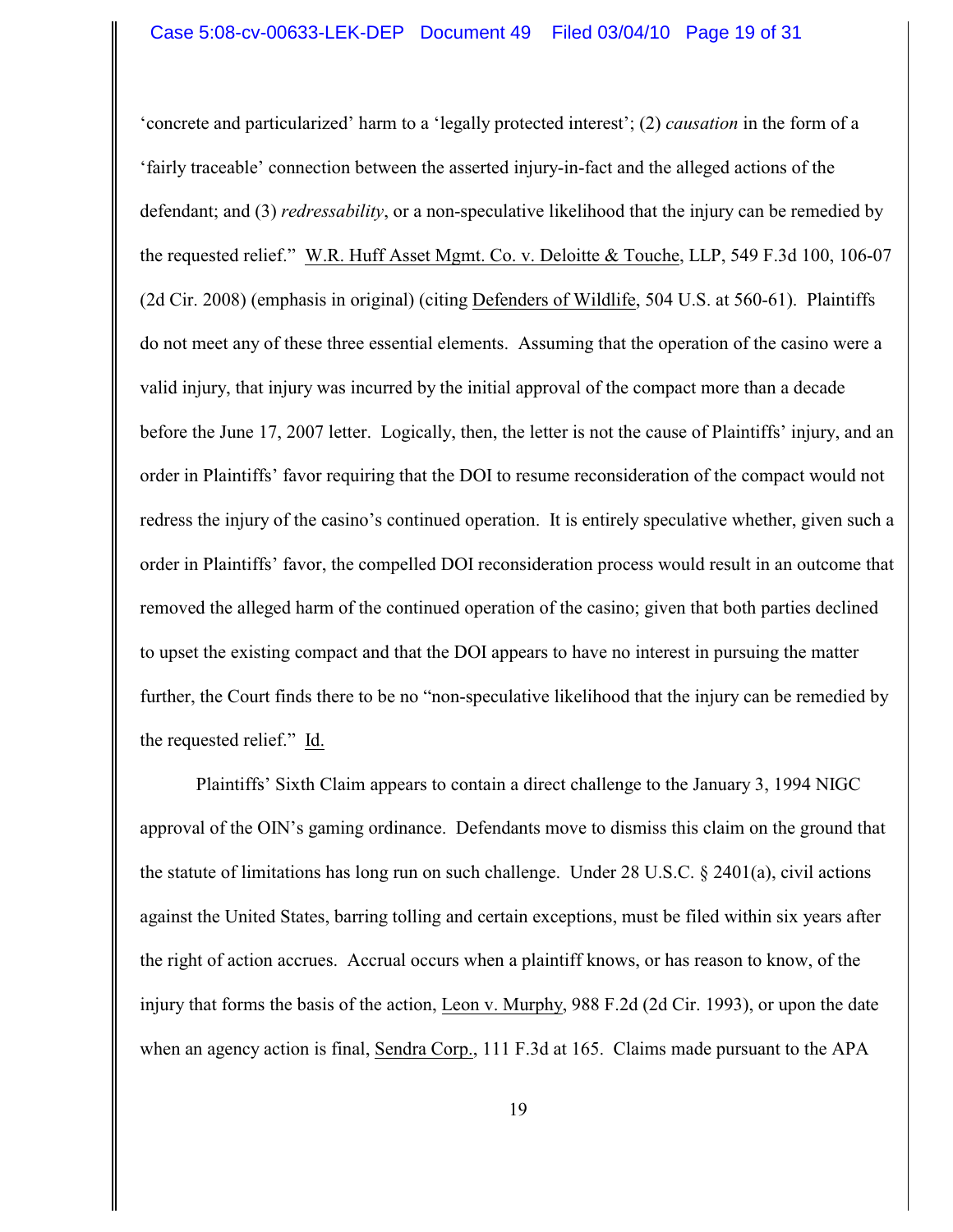are within the scope of the general limitations period in  $\S 2401(a)$ . See Polanco v. U.S. Drug Enforcement Admin., 158 F.3d 647, 654 (2d Cir. 1998) (construing claim that DEA failed to comply with its own forfeiture procedures as a challenge to agency action and holing that holding that it is governed by the six-year catch-all statute of limitations).

In the instant case, Plaintiffs allege that Defendants Hogen and NIGC "failed to make an Indian lands determination prior to approval of the Oneida Indian Nation's Gaming Ordinance dated January 3, 1994" and their "determination approving a gaming ordinance permitting gaming under a tribal-state compact that is not lawfully in effect as required by 25 U.S.C. § 2710(d)(1)(C) because the State Defendants did not have the authority under state law to enter into it." This alleged injury accrued when it became final in 1994, such that the statute of limitation ran on the claim by the end of 2000. Plaintiffs do not present a valid or persuasive reason for why a different accrual date or equitable tolling should apply. Contrary to Plaintiffs' contentions, the Sherrill opinion has no bearing on the actual accrual of the cause of action they seek to advance at present. Likewise, Plaintiffs provide no indication of "extraordinary circumstances" that prevented timely filing and no showing of "reasonable diligence" during the tolling period sought, as are required to obtain tolling. Accordingly, to the extent that Plaintiffs raise a direct challenge to the January 3, 1994 NIGC approval of the OIN's gaming ordinance, that claim is dismissed.

# **E. Seventh Claim**

Defendants move to dismiss Plaintiffs' Seventh Claim, which seeks a writ of mandamus "compelling Defendants to carry out their statutory duties" based on general allegations of nonimplementation and non-enforcement of Indian gaming laws and regulations. Compl. at 53. In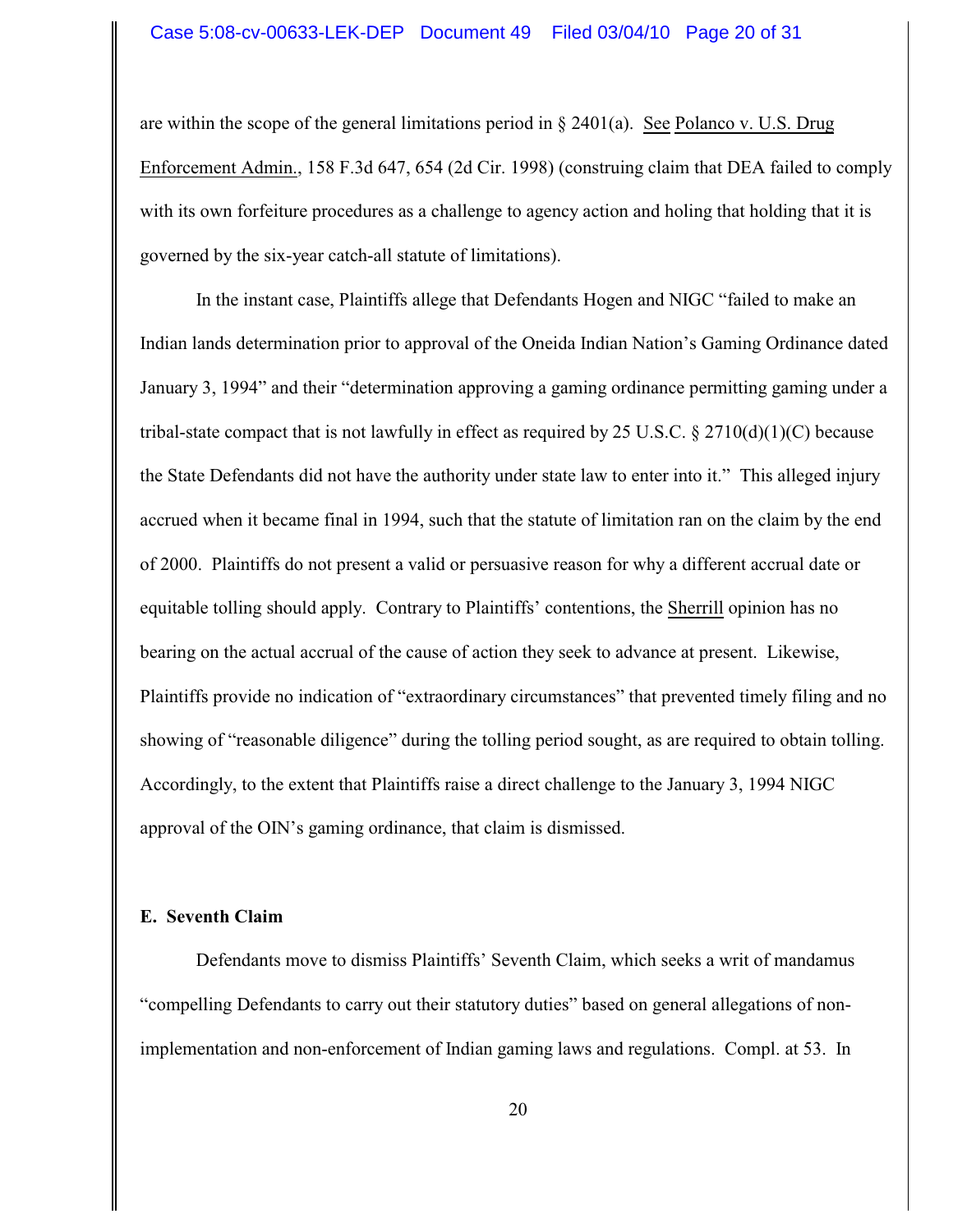## Case 5:08-cv-00633-LEK-DEP Document 49 Filed 03/04/10 Page 21 of 31

Response to Defendants' Motion asserting that Plaintiffs lack standing and fail to state claim, Plaintiff make a somewhat narrower claim, limiting their request for the Court to compel Defendants to take enforcement actions against Turning Stone Casino on the basis of the alleged unlawful status of the Casino and Defendants' statutory duties. Neither the broader nor the narrower version of Plaintiffs' claim can survive Defendants' Motion, however, and the claim must be dismissed.

Plaintiffs predicate their claim for relief on 28 U.S.C. § 1361, which authorizes a district court to issue relief in the nature of a writ of mandamus to compel action by an officer or employee of the United States where a the named defendant necessarily owes a duty to the plaintiff.<sup>7</sup> The duty must be clear and non-discretionary. Anderson v. Bowen, 881 F.2d 1, 5 (2d Cir. 1989) ("The prerequisites for issuance of a writ of mandamus are peremptory: (1) a clear right in the plaintiff to the relief sought; (2) a plainly defined and peremptory duty on the part of the defendant to do the act in question; and (3) no other adequate remedy available.") (quotation and citation omitted). "Courts have held that section 1361 does not by itself operate as a waiver of sovereign immunity." Pieczenik v. Cambridge Antibody Tech. Group, No. 3-CV-6336, 2004 U.S. Dist. LEXIS, \*13-16 (S.D.N.Y. May 19, 2004) (listing cases in the Fist, Tenth, Ninth and D.C. Circuits holding that the mandamus statue does not waive sovereign immunity). This rule is not without exception, however. "Where the officer's powers are limited by statute, his actions beyond those limitations are considered individual and not sovereign actions . . . . His actions are *ultra vires* his authority and therefore may be made the object of specific relief." Larson v. Domestic & Foreign Commerce Corp., 337 U.S. 682, 689 (1949); see also Dugan v. Rank, 372 U.S. 609, 621-22 (1963). Thus, to establish waiver of

Section 1361 provides: "The district courts shall have original jurisdiction of any action in the nature of mandamus to compel an officer or employee of the United States or any agency thereof to perform a duty owed to the plaintiff." 28 U.S.C. § 1361.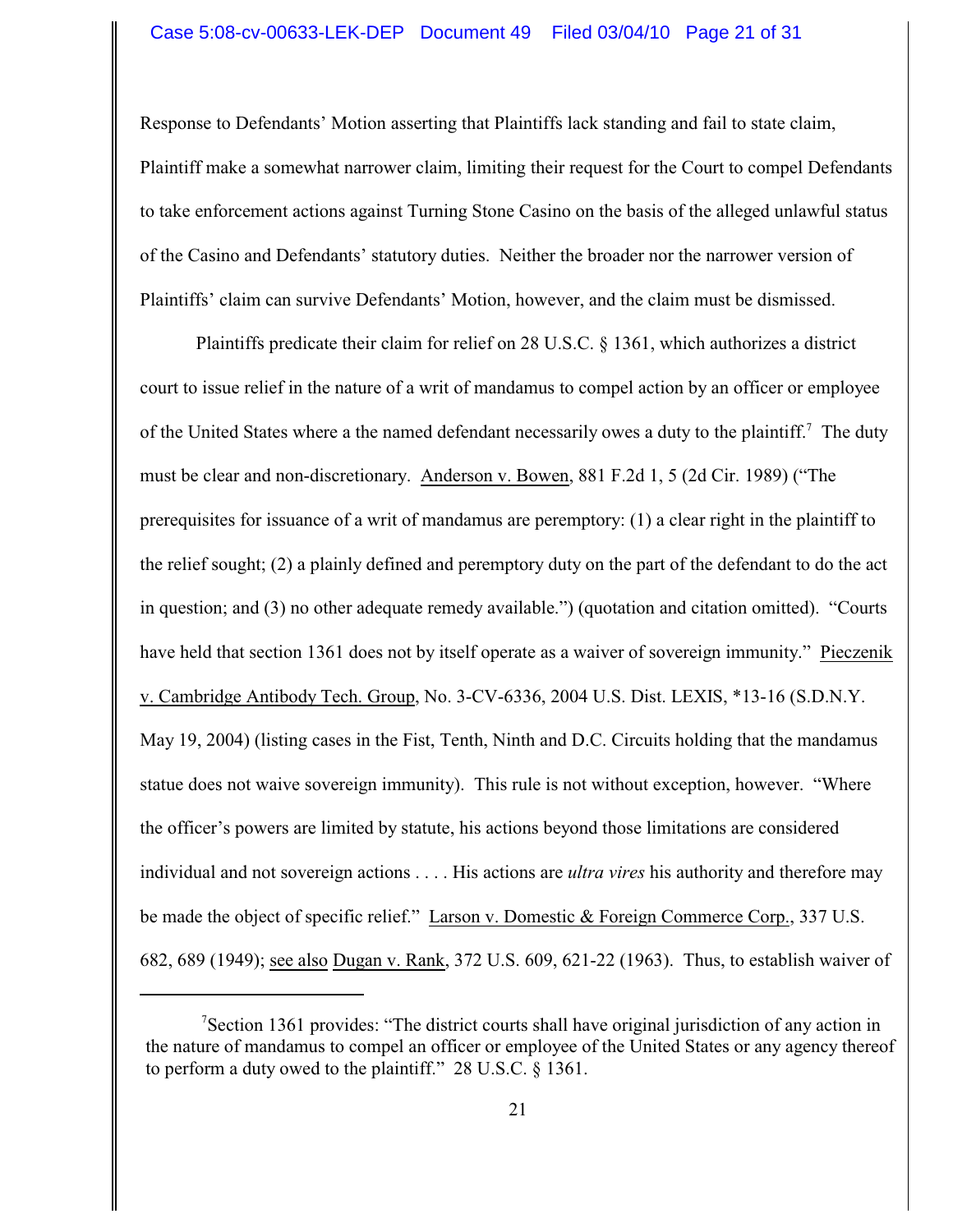sovereign immunity, Plaintiffs must allege the existence of a duty owed to them by the United States which the Defendants failed to perform. Upon review of Plaintiffs' claim, it is evident that the mandamus statute, cannot provide the relief that Plaintiffs seek because Plaintiffs do not meet the prerequisites for a writ to issue. They can neither demonstrate the existence of a definite, nondiscretionary duty by Defendants to take the enforcement actions Plaintiffs seek, and nor can they demonstrate a clear right to the relief sought.

Plaintiffs argue that "Defendants Hogan and the NIGC have a non-discretionary duty to issue a Notice of Violation" and "upon receipt of information that indicates a violation of Federal law, to investigate the activities associated with gaming authorized by [IGRA]" and that the Attorney General "similarly has a duty. . . to investigate the activities associated with gaming authorized by [IGRA]." Response at 14 (Dkt. No. 27). Plaintiffs rely primarily on Citizens Against Casino Gambling in Erie County v. Hogan ("CACGEC") to establish their claim. No. 07-CV-0451S, 2008 U.S. Dist. LEXIS 67743 (W.D.N.Y. Aug. 26, 2008). Review of this case, however, reveals that it is inapposite, and its distinguishing characteristics highlight why Plaintiffs' claim must fail.

CACGEC and the heart of Plaintiffs' mandamus claim rests upon the presence of certain mandatory language in IGRA concerning enforcement. Per the instructions of 25 U.S.C. §§ 2705 and 2706, the NIGC is charged with the enforcement of IGRA, such that the NIGC must promulgate regulations and guidelines it deems appropriate to implement the Act. Consistent with the enforcement provisions in 25 U.S.C. § 2713, the Chairman of the NIGC may collect fines for any violation of the IGRA or its regulations, as well as order the temporary closure of a gaming facility for a major regulatory violation. Yet IGRA employs mandatory language in discussing the triggering of enforcement action on the part of the NIGC, stating, in relevant part, as to the provision of a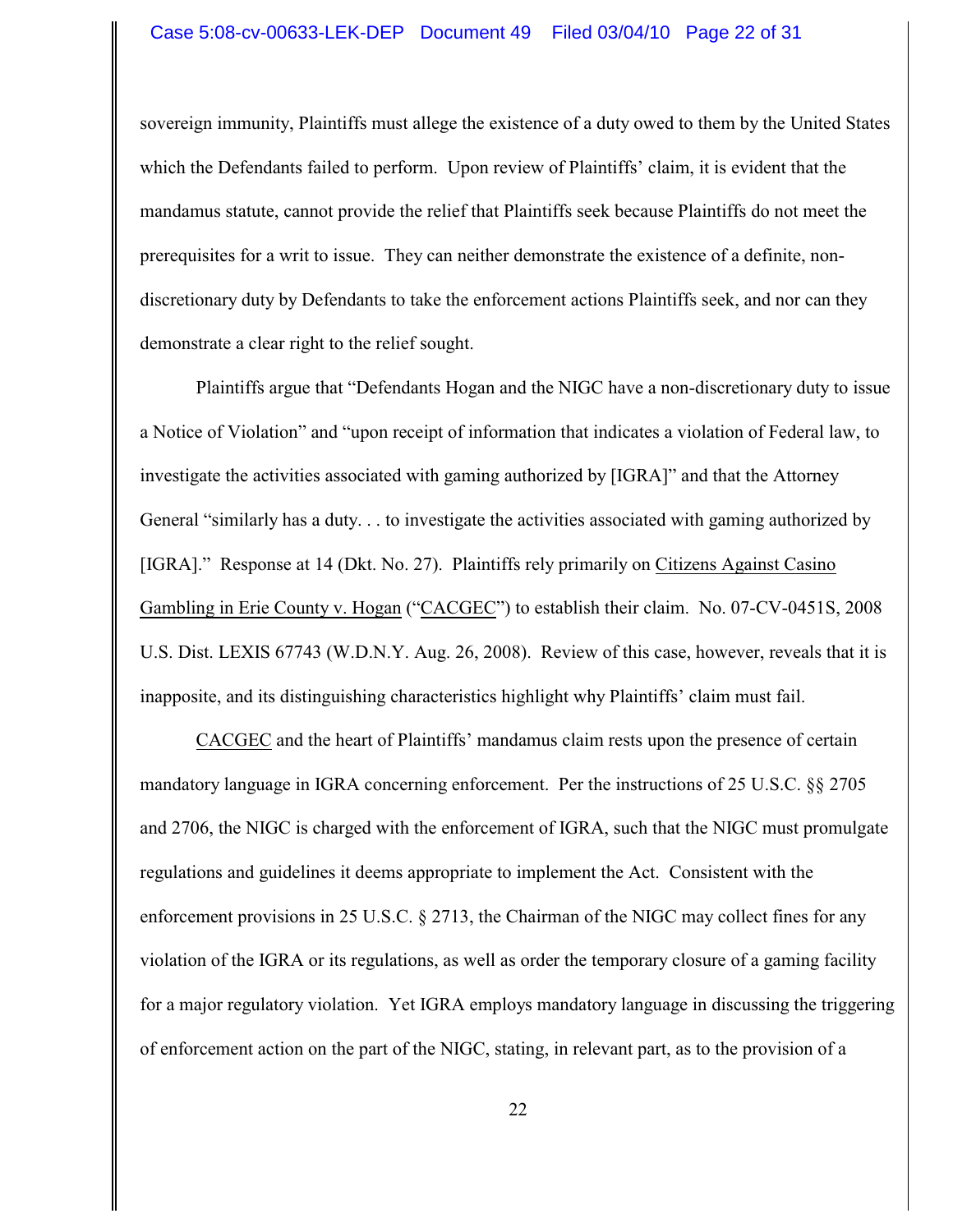Notice of Violation:

*Whenever* the Commission has reason to believe that the tribal operator of an Indian game . . . is engaged in activities regulated by this chapter . . . that may result in the imposition of a fine under subsection  $(a)(1)$  of this section [or] the permanent closure of such game . . . the Commission *shall* provide such tribal operator . . . with a written complaint stating the acts or omissions which form the basis for such belief and the action or choice of action being considered by the Commission.

25 U.S.C. § 2713(a)(3). Based upon this language, the CACGEC court found that "Congress directs the NIGC to act upon any indication of the existence of a violation; it does not give the Commission discretion to ignore violations or choose not to issue a complaint." 2008 U.S. Dist. LEXIS 67743, at \*9-10. However, "Congress did give the Chairman and the Commission discretion, within the IGRA's mandatory remedial framework, to determine what type of enforcement action is appropriate to the circumstances of a particular violation or substantial violation." Id.

In CACGEC, though an order requiring NIGC to act ultimately issued, the basis and posture of the court's decision was vastly dissimilar from the instant case. The order resulted from a successful challenge under the APA, which acted to waive sovereign immunity, rested on a distinct factual predicate, and was issued pursuant to the All Writs Act, 28 U.S.C. § 165(a), "in aid" of the court's jurisdiction. See Clinton v. Goldsmith, 526 U.S. 529, 535 (1999) ("While the All Writs Act authorizes employment of extraordinary writs, it confines the authority to the issuance of process in aid of the issuing court's jurisdiction. . . . [It] does not enlarge that jurisdiction."). The court found as follows: (1) "IGRA mandates that the NIGC take prompt action once it has reason to believe that a violation exists;" (2) "operating a gaming facility absent the Chairman's approval of a gaming ordinance is unlawful and a substantial violation of the IGRA;" (3) "*the Court's July 8, 2008 Decision vacated the Chairman's approval of the [Tribe's] Ordinance*;" (4) "Defendants do not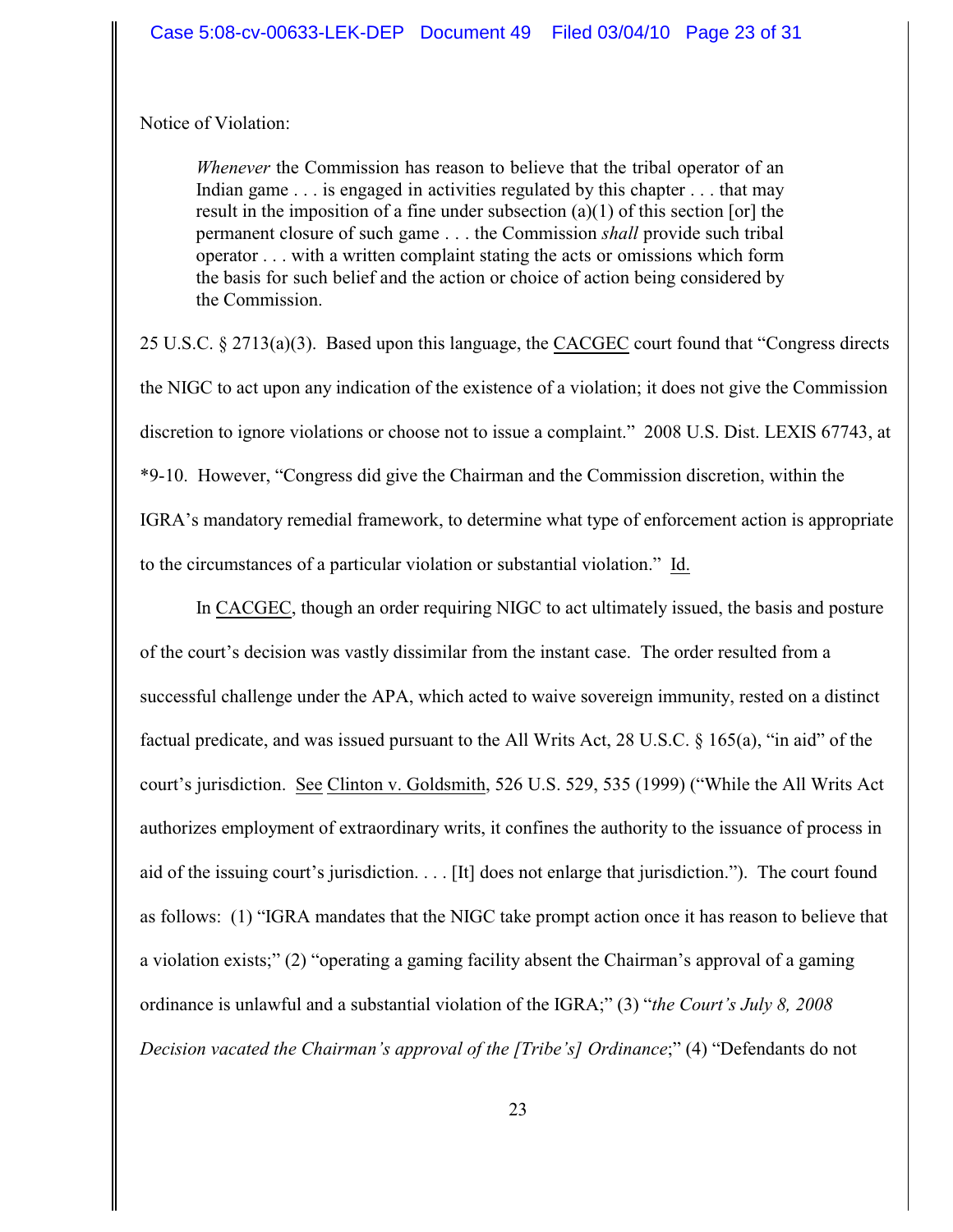#### Case 5:08-cv-00633-LEK-DEP Document 49 Filed 03/04/10 Page 24 of 31

dispute that the SNI has been operating a gaming facility on the Buffalo Parcel without an approved ordinance since July 8, 2008;" (5) "IGRA's mandate to the NIGC provides authority to issue a writ in aid of the Court's exercise of its jurisdiction in CACGEC II;" and (6) "An order compelling the NICG and its Chairman to carry out their congressionally-mandated obligations in the face of the Court's July 8, 2008 Decision vacating the Chairman's Ordinance approval appears to be precisely the type of action contemplated by the All Writs Act." CACGEC, 2008 U.S. Dist. LEXIS 67743, at \*13-14 (emphasis added).

It is apparent from the court's very summary of its finding why CACGEC cannot support Plaintiffs' case. The plaintiffs in that action properly brought a challenge to the approval of a gaming ordinance under the APA and obtained an order vacating that approval; the NIGC took no action thereafter, and the prevailing plaintiffs sued to enjoin the continued operation of the casino under the vacated ordinance. Given these facts, the Court found that the mandatory aspect of the IGRA enforcement was triggered, as the NIGC necessarily knew of unlawful activity under IGRA. Critically, the plaintiffs in CACGEC were not launching a direct attack on the defendants' action or inaction under IGRA, but had proceeded in a timely fashion under the APA; thus, the plaintiffs were not merely attempting to compel enforcement of IGRA but were effectuating their successful action under the APA. Accordingly, the court's order pursuant to the All Writs Act, 28 U.S.C.  $\S$  165(a) expressly did not expand the court's jurisdiction or find sovereign immunity to be waived because of the existence of a non-discretionary duty. While this Court does not necessarily endorse the reasoning or the result in CACGEC, the basis of the CACGEC court's decision illustrates why that case provides no support for Plaintiffs' claim.

In contrast to the facts and posture of CACGEC, Plaintiffs never proceeded in a timely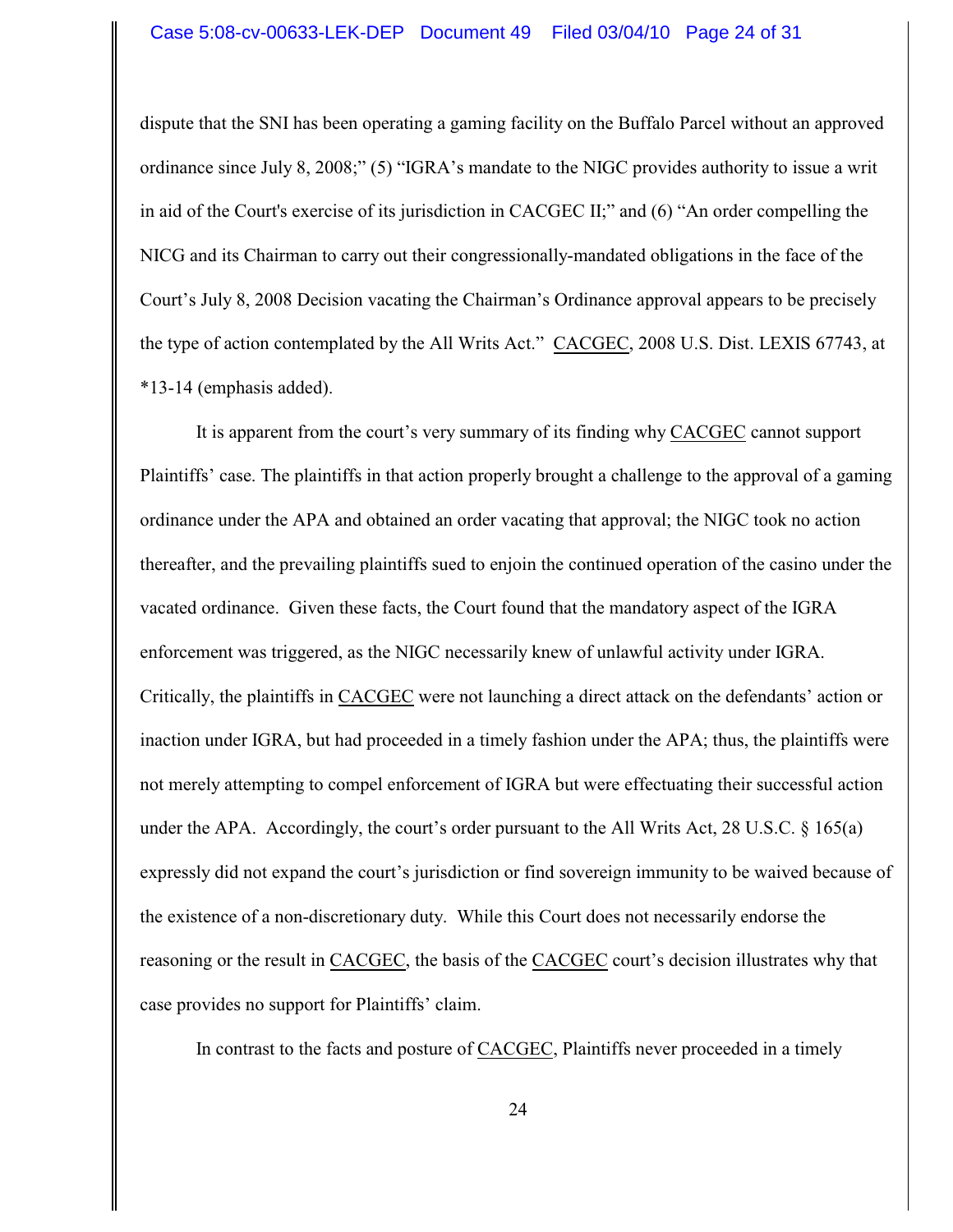#### Case 5:08-cv-00633-LEK-DEP Document 49 Filed 03/04/10 Page 25 of 31

manner under the APA to challenge the operation of the Turning Stone Casino. Nor did they ever obtain an order finding violations of IGRA. Rather, Plaintiffs allege they "have on a number of occasions requested the Defendants to act on the illegal gambling occurring at the Turning Stone Casino," and they imply that this should be sufficient to trigger mandatory enforcement action under IGRA. This Court has no doubt that such allegations are patently inadequate to compel agency action, as IGRA requires that the NIGC need take action only when "the Commission has reason to believe" there are ongoing violations of the statute. 25 U.S.C. § 2713(a)(3). It is untenable that the mere submission of requests by Plaintiffs to the NIGC would meet this standard. Thus, Plaintiffs cannot show the prerequisites for a writ of mandamus, in that there is no established, nondiscretionary duty at the center of their claim and they cannot show a right to the relief they seek. In other words, since Plaintiffs have not obtained a judgment in their favor, as the CACGEC plaintiffs did under the APA, they are simply not entitled to an order mandating officials to act in someway based on the Plaintiffs' plain assertions.

In essence, Plaintiffs' mandamus claim seeks to assert a private right of action under IGRA and to simultaneously obtain the injunctive relief that might be afforded after a favorable judgment. It is settled, however, that IGRA does not contain any private right of action, and citizen challenges, to the extent they are permissible, arise through the APA. See, e.g., Florida v. Seminole Tribe of Florida, 181 F.3d 1237, 1249 (11th Cir. 1999); Hein v. Capitan Grande Band of Diegueno Mission Indians, 201 F.3d 1256, 1260 (9th Cir. 2000); Hartman v. Kickapoo Tribe Gaming Comm'n, 319 F.3d 1230, 1232 (10th Cir. 2003); 25 U.S.C. § 2714. Courts have noted that the "legislative history of IGRA indicates that Congress, in developing a comprehensive approach to the controversial subject of regulating tribal gaming, struck a careful balance among federal, state, and tribal interests.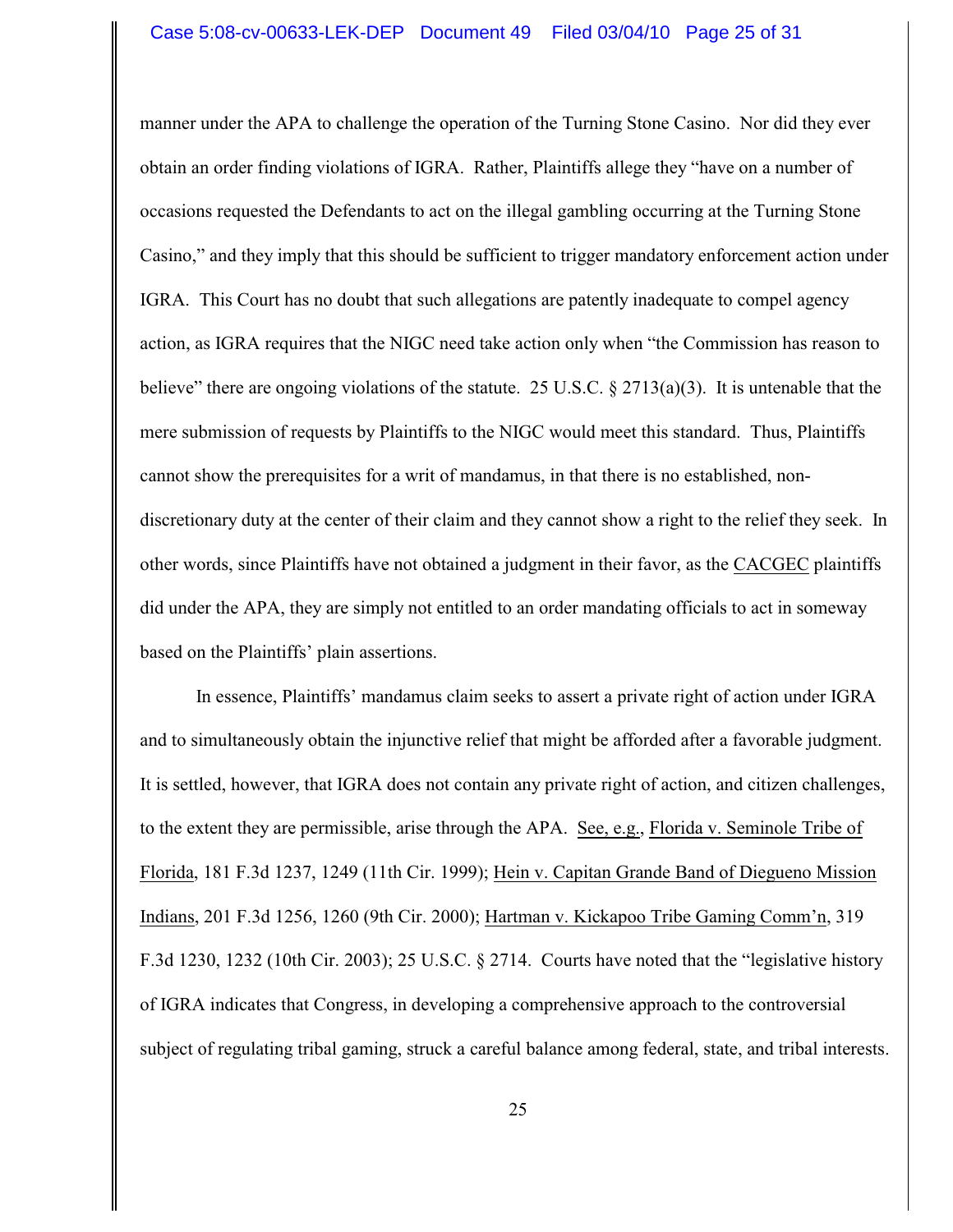. . [and that it] would frustrate this intent--and upset the carefully-struck congressional balance . . . [to] recogniz[e] an implied right of action under IGRA . . ." Seminole, 181 F.3d at 1248. "Although Congress did provide that certain decisions by the NIGC made under various provisions of IGRA are subject to federal court review under the Administrative Procedures Act. . . nowhere does IGRA expressly authorize private individuals to sue directly under the statute for failure of a tribe, a state, or the NIGC to comply with its provisions." Furthermore, IGRA contains express causes of action in favor of tribes, states, and the federal government for certain violations. See, e.g., 25 U.S.C. §§ 2710, 2711, 2714. The presence of these causes of action, particularly in light of the sensitive balancing of interests involved in IGRA, has indicated that Congress did not intend there to be any implied private right of action in favor of an individual seeking to enforce compliance. See AMTRAK v. Nat'l Assoc. of R.R. Passengers, 414 U.S. 453, 458 (1974) ("when legislation expressly provides a particular remedy or remedies, courts should not expand the coverage of the statute to subsume other remedies").

Plaintiffs attempt an end-run around this bar on private actions under IGRA by bringing their claim pursuant to the mandamus statute. But Plaintiffs are unable to establish two of the underlying requirements of a writ of mandamus, namely that a clear duty be owed and that Plaintiffs have a clear right to the relief they seek. Moreover, because there is no private right of action under IGRA, and Plaintiffs have not sought timely review pursuant to 25 U.S.C. § 2714, there is no avenue for Plaintiffs to ever secure a clear right to the relief they wish to obtain. Stated differently, Plaintiffs' Seventh Claim provides no basis for the Court to order that Defendants commence any enforcement action under IGRA. Accordingly, the claim is dismissed.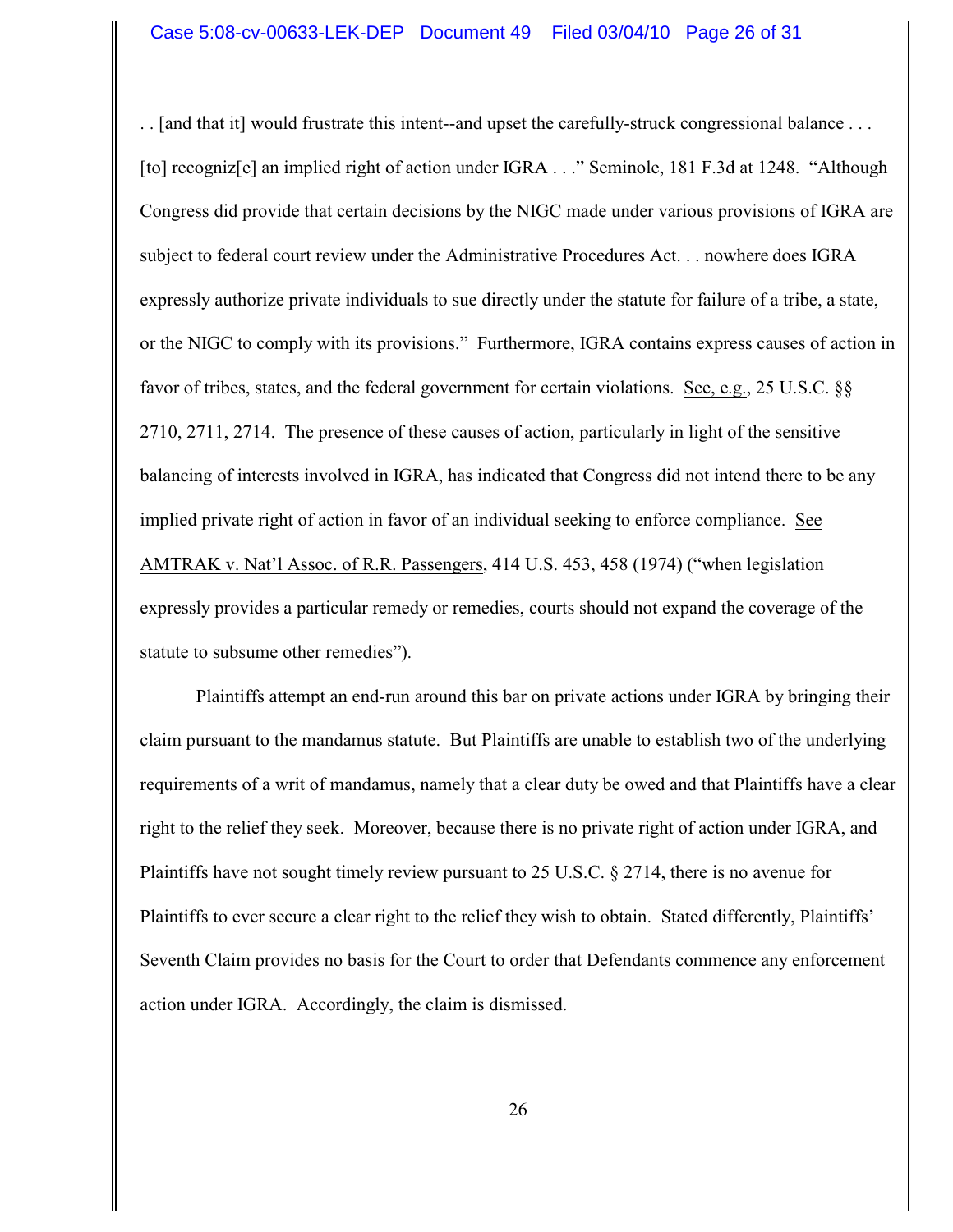# **F. Eighth Claim**

In their Supplemental Complaint, Plaintiffs advance an Eighth Claim, challenging the transfer of 18 acres of excess federal land from the GSA to the DOI, which acknowledged administrative custody over the land on December 30, 2008 and accepted it into trust on behalf of the OIN. The land in question, previously an annex to the Griffiss Air Force Base, was turned over to the DOI by the GSA pursuant to the requirements of 40 U.S.C. § 523. Plaintiffs articulate their attack in several ways: that the provision mandating the transfer is inapplicable to the OIN; that the United States cannot take such action without the consent of New York State; that the DOI has failed to comply with procedures because the transfer was not mandatory and failed to comply with other procedures even if the transfer is found to be mandatory; and that the federal government generally does not have authority to take the land into trust. Defendants move to dismiss the claim in its entirety. The Court finds that the Eighth Claim must be dismissed, as each of Plaintiffs' arguments is without merit.

The statute requiring the challenged transfer provides, in relevant part:

The Administrator of General Services *shall* prescribe procedures necessary to transfer to the Secretary of the Interior, without compensation, excess real property located within the reservation of any group, band, or tribe of Indians that is recognized as eligible for services by the Bureau of Indian Affairs . . . . [T]he Secretary shall hold excess real property transferred under this section in trust for the benefit and use of the group, band, or tribe of Indians, within whose reservation the excess real property is located.

40 U.S.C. § 523 (emphasis added). In other words, any excess real property within the borders of a recognized Indian tribe must be transferred to the Secretary to be held in trust for the benefit of that Indian group. Section 523 thus mandates that tracts of land shall be transferred from one federal agency to another federal agency if they meet certain qualifications.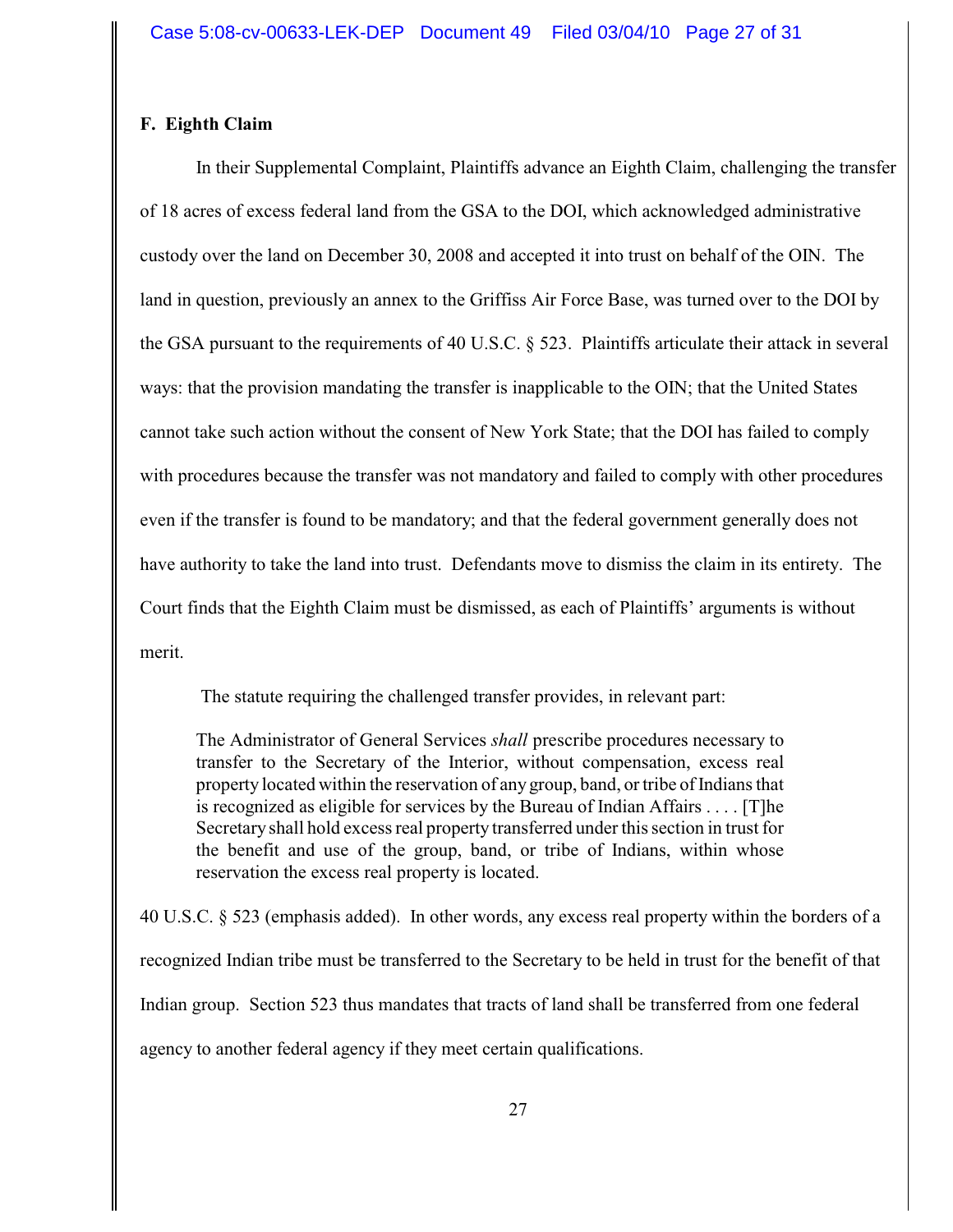Plaintiffs' challenge to the DOI's acknowledgment of administrative custody fails for several reasons. First, Plaintiffs lack of standing. "[T]he threshold issue of standing [is] 'an essential and unchanging part of the case-or-controversy requirement of Article III."" Horne v. Flores, U.S. \_\_\_, 129 S. Ct. 2579, 2592 (2009) (quoting Defenders of Wildlife, 504 U.S. at 560 (1992)). The constitutional minimum for standing to sue includes demonstrating: an injury-in-fact, which is a 'concrete and particularized' harm to a 'legally protected interest;' causation in the form of a 'fairly traceable' connection between the asserted injury-in-fact and the alleged actions of the defendant; and redressability, or a non-speculative likelihood that the injury can be remedied by the requested relief. W.R. Huff Asset Mgmt. Co. v. Deloitte & Touche, LLP, 549 F.3d 100, 106-07 (2d Cir. 2008) (citing Defenders of Wildlife, 504 U.S. at 560-61).

Plaintiffs fail to allege an injury-in-fact that is actually caused by the challenged action sufficient to demonstrate their standing to challenge the government's disposition of its real property. Indeed, Plaintiffs simply do not indicate how the DOI's acceptance of custody of land which has been transferred from a different federal agency and owned by the federal government for decades inflicts any harm upon a legally protected interest they possess. Plaintiffs seek to clarify that their injury is that they "will be exposed to and injured by the negative effects of operating trust land and a massive illegal casino in their community" as well as "other negative environmental, health, economic and social consequences that are attendant by the proposed action and eventual development and use of the subject lands," including harm to "the value of [Plaintiffs'] properties." Response at 8 (quoting Supplemental Complaint). The fault in Plaintiffs' allegations is that these harms, assuming they state valid injuries-in-fact, are simply not the result of the § 523 transfer; rather, they are entirely speculative lists of harms that might flow from speculative events about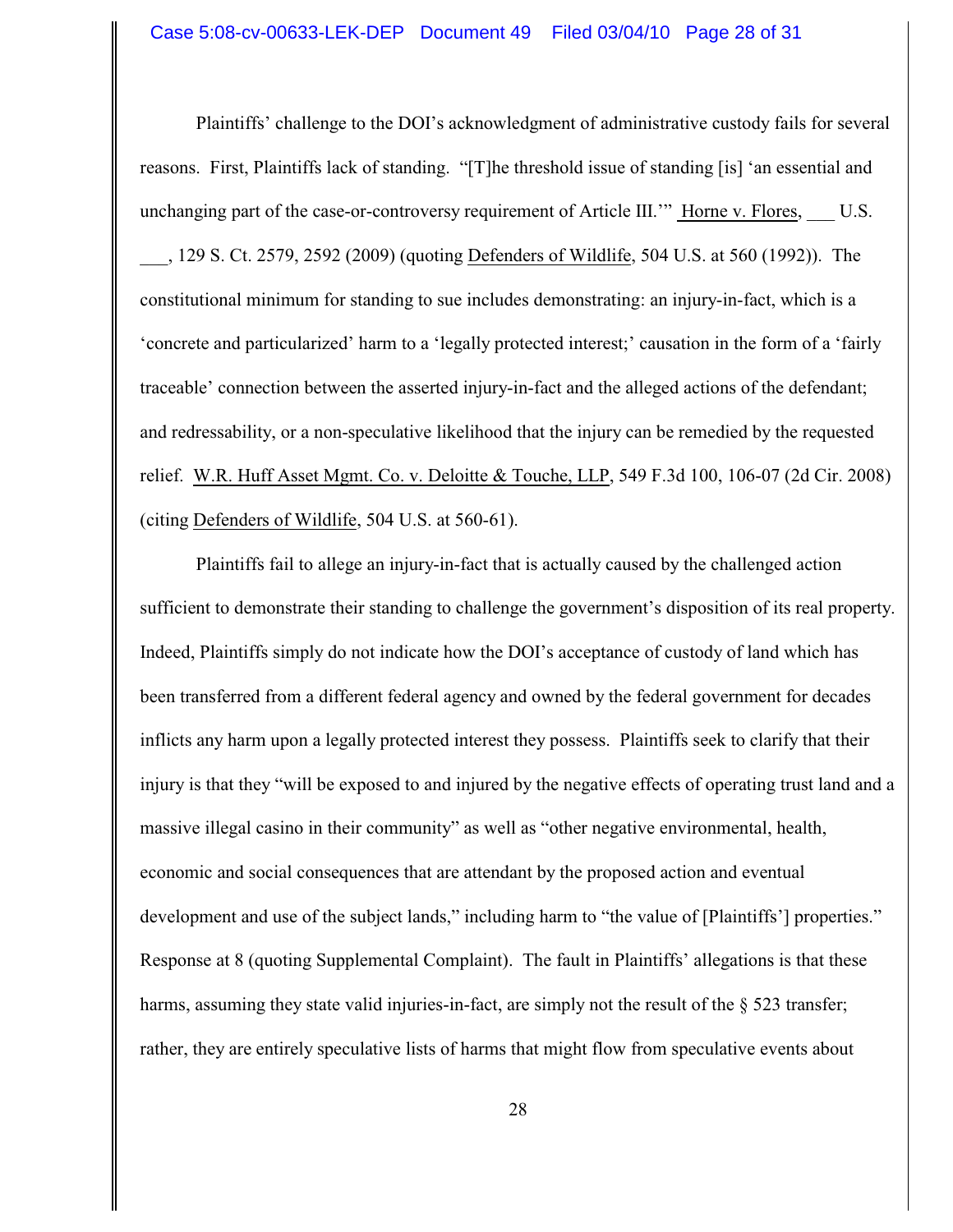#### Case 5:08-cv-00633-LEK-DEP Document 49 Filed 03/04/10 Page 29 of 31

which Plaintiffs do not allege any facts that would suggest their occurrence is immediate and likely. In essence, Plaintiffs seek to base their claim on the mere notion that transferring land from one federal agency to another agency to be held in trust for the OIN causes the Plaintiffs a cognizable injury. Their allegations, however, cannot support such a claim.

Second, Plaintiffs' claim fails because there has been no waiver of sovereign immunity for the suit they bring, and, hence, this Court does not have subject matter jurisdiction over the claim. See United States v. Mitchell, 463 U.S. 206, 212 (1983) ("It is axiomatic that the United States may not be sued without its consent and that the existence of consent is a prerequisite for jurisdiction."). The Quiet Title Act of 1972, 28 U.S.C. § 2409a, provides "the exclusive means by which adverse claimants could challenge the United States' title to real property." Block v. North Dakota, 461 U.S. 273, 287 (1983). Absent the applicability of a waiver of sovereign immunity as allowed for by the Quiet Title Act, any challenge to titles or interests in land held by the United States is barred. Per Congress' express instructions, the Act "does not apply to trust or restricted Indian lands," thus definitively excluding this type of challenge from those to which the United States consents. 28 U.S.C. § 2409a(a). The Supreme Court left no doubt about the meaning of this point, holding that the language "operates solely to retain the United States' immunity from suit by third parties challenging the United States' title to land held in trust for Indians." United States v. Mottaz, 476 U.S. 834, 842 (1986). "Thus, when the United States claims an interest in real property based on that property's status as trust or restricted Indian lands, the Quiet Title Act does not waive the Government's immunity." Id. at 843. Plaintiffs seek to do precisely what is disallowed by the Quiet Title Act in bringing a challenge to the DOI's acceptance of land into trust for the OIN that the federal government has held in fee. Plaintiffs' attempt to frame their claim, at least in part, as an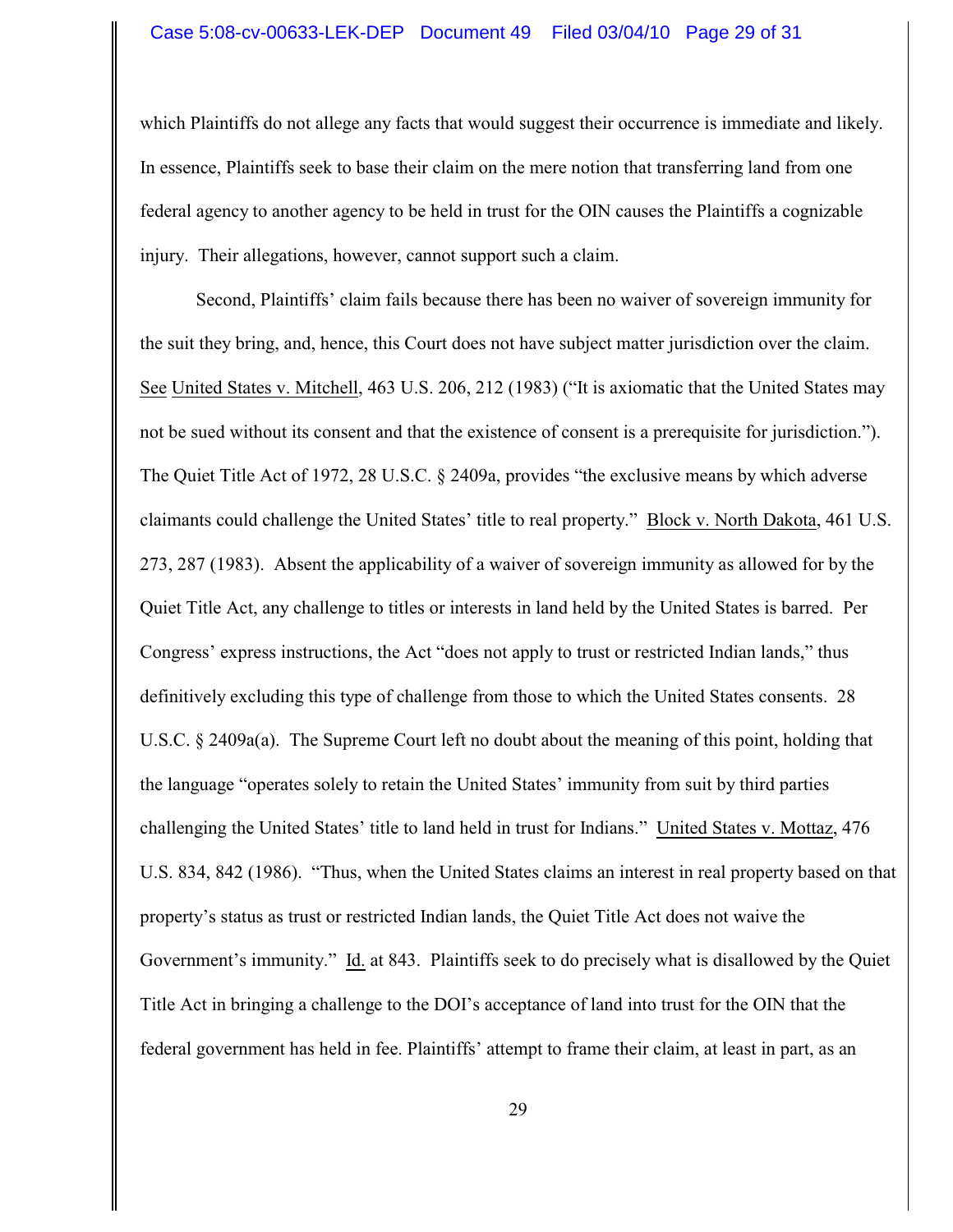### Case 5:08-cv-00633-LEK-DEP Document 49 Filed 03/04/10 Page 30 of 31

APA challenge does not overcome the soverign immunity issue. The APA makes clear that "[n]othing herein . . . (1) affects other limitations on judicial review or the power or duty of the court to dismiss any action or deny relief on any other appropriate legal or equitable ground; or (2) confers authority to grant relief if any other statute that grants consent to suit expressly or impliedly forbids the relief which is sought." 5 U.S.C. § 702; see also Block, 461 U.S. at 286 (indicating that the APA does not waive sovereign immunity as to actions within the ambit of the Quiet Title Act.). Accordingly, Plaintiffs' claim is barred and, therefore, dismissed.

Finally, Plaintiffs' claim is dismissed for failing to state a claim. They predicate much of their Eighth Claim argument on the assertion that the OIN reservation is disestablished, such that the OIN may not have land taken into trust on their behalf under  $\S$  523. However, as the Court explained, *supra*, in analyzing Plaintiffs' Fourth and Fifth Claims, this argument is without merit and contradicts governing Second Circuit precedent. See Oneida Indian Nation, 337 F.3d 139, 160-67, rev'd on other grounds, Sherrill, 544 U.S. 197, 216. The OIN remain a federally recognized tribe, and Congress has not disestablished their reservation. Plaintiffs' claim that § 523 cannot apply to the OIN is unfounded. For the foregoing reasons, Plaintiffs' challenge to the 18 acre transfer is dismissed.

### **III. CONCLUSION**

Accordingly, it is hereby

**ORDERED**, that Defendants' Motion for partial dismissal of claims (Dkt. No. 23) is **GRANTED** in its **ENTIRETY**, and it is further

**ORDERED**, that Plaintiffs' (a) non-delegation claim, (b) IGRA compliance claim, (c) gaming compact claim challenging Defendant Cason's June 13, 2007 letter, (d) claim challenging the